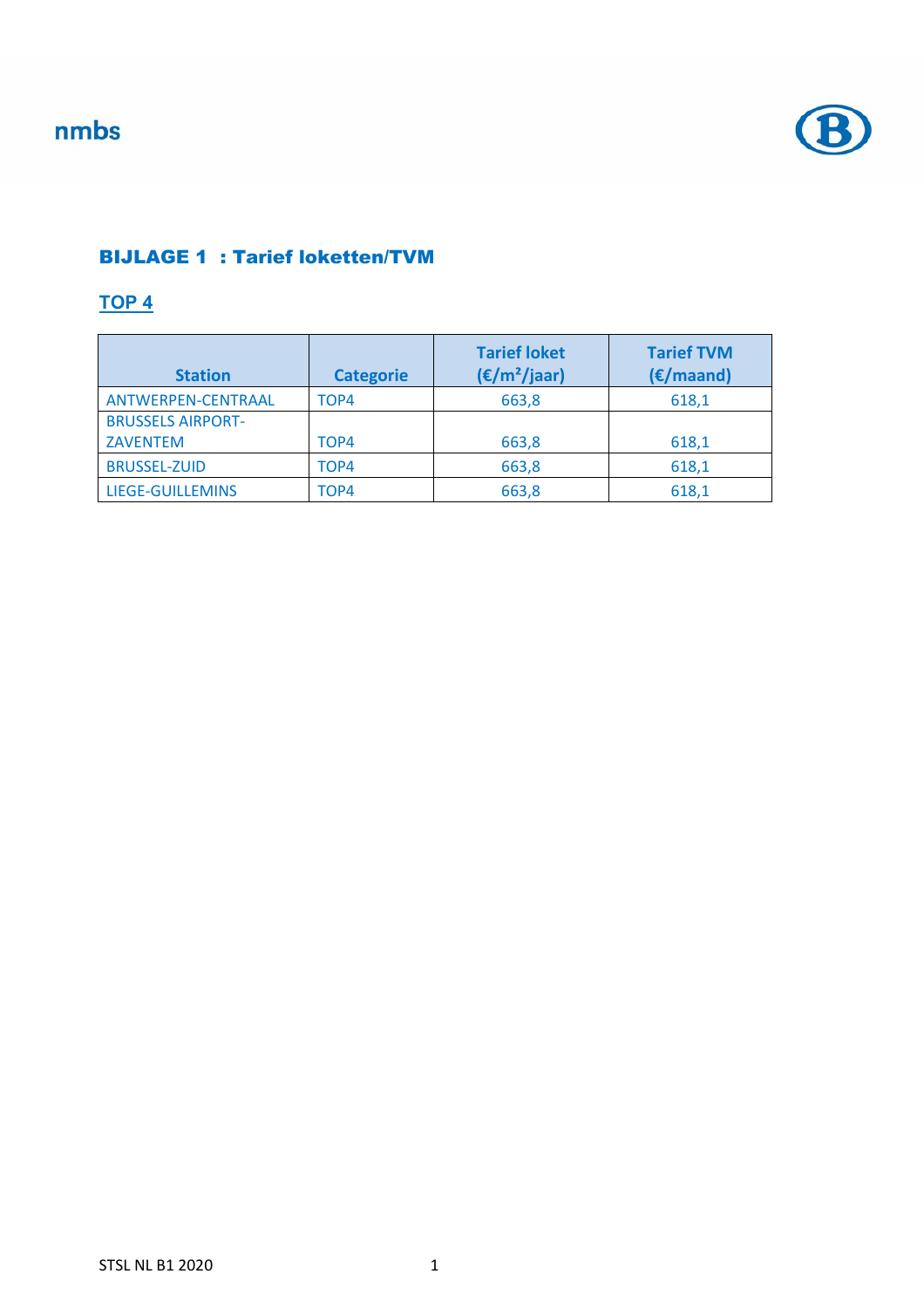

#### **Stations 20.000 +**

|                            |                  | <b>Tarief loket</b>    | <b>Tarief TVM</b> |
|----------------------------|------------------|------------------------|-------------------|
| <b>Station</b>             | <b>Categorie</b> | $(\epsilon/m^2$ /jaar) | (E/maand)         |
| <b>AALST</b>               | $20.000+$        | 204,0                  | 346,1             |
| <b>AARSCHOT</b>            | $20.000+$        | 231,4                  | 346,1             |
| <b>ANTWERPEN - BERCHEM</b> | $20.000+$        | 490,2                  | 346,1             |
| <b>ARLON</b>               | 20.000+          | 247,7                  | 346,1             |
| <b>ATH</b>                 | $20.000+$        | 162,4                  | 346,1             |
| <b>BRAINE LE COMTE</b>     | $20.000+$        | 386,7                  | 346,1             |
| <b>BRAINE-L ALLEUD</b>     | $20.000+$        | 499,4                  | 346,1             |
| <b>BRUGGE</b>              | $20.000+$        | 410,1                  | 346,1             |
| <b>BRUSSEL - LUXEMBURG</b> | $20.000+$        | 663,8                  | 346,1             |
| <b>BRUSSEL-CENTRAAL</b>    | 20.000+          | 663,8                  | 346,1             |
| <b>BRUSSEL-NOORD</b>       | $20.000+$        | 663,8                  | 346,1             |
| <b>BRUSSEL-SCHUMAN</b>     | $20.000+$        | 663,8                  | 346,1             |
| <b>CHARLEROI-SUD</b>       | $20.000+$        | 213,2                  | 346,1             |
| <b>DENDERLEEUW</b>         | $20.000+$        | 217,2                  | 346,1             |
| <b>DENDERMONDE</b>         | $20.000+$        | 295,4                  | 346,1             |
| <b>ETTERBEEK</b>           | $20.000+$        | 492,3                  | 346,1             |
| <b>GEMBLOUX</b>            | $20.000+$        | 235,5                  | 346,1             |
| <b>GENT-DAMPOORT</b>       | $20.000+$        | 397,9                  | 346,1             |
| <b>GENT-SINT-PIETERS</b>   | $20.000+$        | 397,9                  | 346,1             |
| <b>HALLE</b>               | $20.000+$        | 368,4                  | 346,1             |
| <b>HASSELT</b>             | 20.000+          | 382,7                  | 346,1             |
| <b>HERENTALS</b>           | $20.000+$        | 224,3                  | 346,1             |
| <b>KORTRIJK</b>            | $20.000+$        | 297,4                  | 346,1             |
| <b>LANDEN</b>              | $20.000+$        | 284,2                  | 346,1             |
| <b>LEUVEN</b>              | $20.000+$        | 483,1                  | 346,1             |
| <b>LIBRAMONT</b>           | $20.000+$        | 346,1                  | 346,1             |
| LIEGE--SAINT-LAMBERT       | $20.000+$        | 288,3                  | 346,1             |
| <b>LIER</b>                | $20.000+$        | 361,3                  | 346,1             |
| <b>LOKEREN</b>             | $20.000+$        | 240,6                  | 346,1             |
| <b>LOUVAIN LA NEUVE</b>    | $20.000+$        | Niet van toepassing    | 346,1             |
| <b>MECHELEN</b>            | $20.000+$        | 361,3                  | 346,1             |
| <b>MONS</b>                | $20.000+$        | 299,4                  | 346,1             |
| <b>NAMUR</b>               | 20.000+          | 320,7                  | 346,1             |
| <b>NIVELLES</b>            | $20.000+$        | 459,8                  | 346,1             |
| <b>OOSTENDE</b>            | $20.000+$        | 320,7                  | 346,1             |
| <b>OTTIGNIES</b>           | $20.000+$        | 317,7                  | 346,1             |
| <b>OUDENAARDE</b>          | $20.000+$        | 238,5                  | 346,1             |
| <b>ROESELARE</b>           | $20.000+$        | 208,1                  | 346,1             |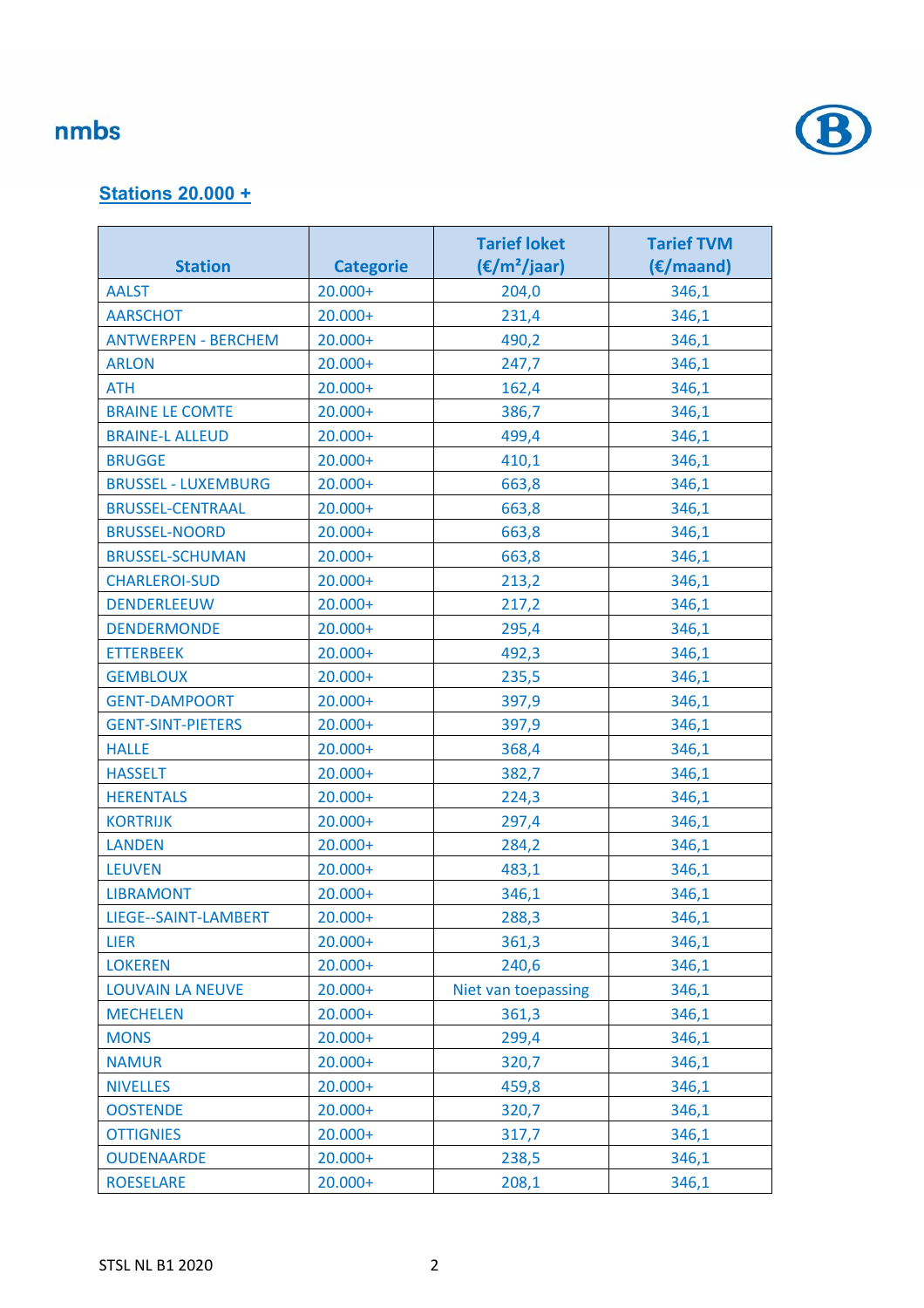

| <b>SINT-NIKLAAS</b>     | $20.000+$ | 224,3 | 346,1 |
|-------------------------|-----------|-------|-------|
| <b>TIENEN</b>           | $20.000+$ | 281,2 | 346,1 |
| <b>TOURNAI</b>          | $20.000+$ | 364,4 | 346,1 |
| <b>VERVIERS-CENTRAL</b> | $20.000+$ | 222,3 | 346,1 |
| <b>VILVOORDE</b>        | $20.000+$ | 256,8 | 346,1 |
| <b>ZOTTEGEM</b>         | $20.000+$ | 208,1 | 346,1 |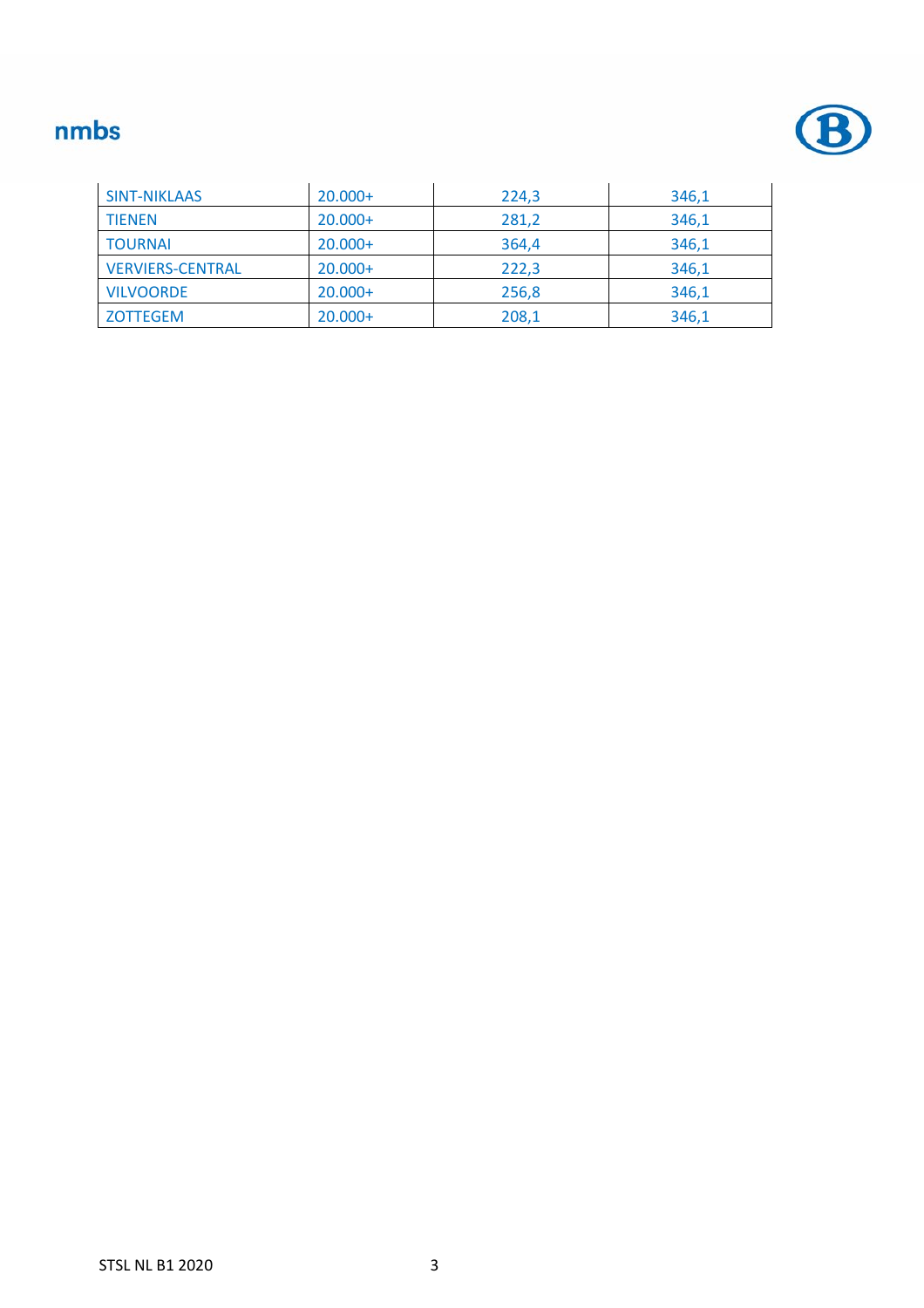

#### **Gares 10.000 +**

| <b>Station</b>           | <b>Categorie</b> | <b>Tarief loket</b><br>$(\epsilon/m^2$ /jaar) | <b>Tarief TVM</b><br>(€/maand) |
|--------------------------|------------------|-----------------------------------------------|--------------------------------|
| <b>AALTER</b>            | $10.000+$        | 185,7                                         | 150,2                          |
| <b>BLANKENBERGE</b>      | $10.000 +$       | 185,7                                         | 150,2                          |
| <b>CINEY</b>             | $10.000+$        | 149,2                                         | 150,2                          |
| <b>DEINZE</b>            | $10.000+$        | 161,4                                         | 150,2                          |
| <b>DIEST</b>             | $10.000 +$       | 137,0                                         | 150,2                          |
| <b>DINANT</b>            | $10.000+$        | 154,3                                         | 150,2                          |
| <b>ENGHIEN</b>           | $10.000+$        | 116,7                                         | 150,2                          |
| <b>GEEL</b>              | $10.000 +$       | 108,6                                         | 150,2                          |
| <b>GENVAL</b>            | $10.000 +$       | 166,5                                         | 150,2                          |
| <b>GERAARDSBERGEN</b>    | $10.000 +$       | 153,3                                         | 150,2                          |
| <b>HEIST-OP-DEN-BERG</b> | $10.000 +$       | 120,8                                         | 150,2                          |
| <b>HUY</b>               | $10.000+$        | 90,3                                          | 150,2                          |
| <b>JETTE</b>             | $10.000 +$       | 180,7                                         | 150,2                          |
| LA HULPE                 | $10.000 +$       | 172,6                                         | 150,2                          |
| <b>LA LOUVIERE SUD</b>   | $10.000+$        | 150,2                                         | 150,2                          |
| <b>LEUZE</b>             | $10.000+$        | 93,4                                          | 150,2                          |
| <b>LICHTERVELDE</b>      | $10.000 +$       | 125,9                                         | 150,2                          |
| <b>LIEDEKERKE</b>        | $10.000 +$       | 134,0                                         | 150,2                          |
| <b>LUTTRE</b>            | $10.000 +$       | 74,1                                          | 150,2                          |
| <b>MOL</b>               | $10.000+$        | 124,8                                         | 150,2                          |
| <b>MOUSCRON</b>          | $10.000 +$       | 167,5                                         | 150,2                          |
| <b>RIXENSART</b>         | $10.000+$        | 166,5                                         | 150,2                          |
| <b>SAINT GHISLAIN</b>    | $10.000 +$       | 91,4                                          | 150,2                          |
| <b>SCHAARBEEK</b>        | $10.000+$        | 219,2                                         | 150,2                          |
| <b>SINT-TRUIDEN</b>      | $10.000+$        | 124,8                                         | 150,2                          |
| <b>SOIGNIES</b>          | $10.000 +$       | 211,1                                         | 150,2                          |
| <b>TAMINES</b>           | $10.000+$        | 172,6                                         | 150,2                          |
| <b>TORHOUT</b>           | $10.000+$        | 155,3                                         | 150,2                          |
| <b>TUBIZE</b>            | $10.000+$        | 191,8                                         | 150,2                          |
| <b>TURNHOUT</b>          | $10.000 +$       | 128,9                                         | 150,2                          |
| <b>WAREGEM</b>           | $10.000 +$       | 140,1                                         | 150,2                          |
| <b>WAREMME</b>           | $10.000+$        | 84,2                                          | 150,2                          |
| <b>WATERLOO</b>          | $10.000+$        | 336,0                                         | 150,2                          |
| <b>WETTEREN</b>          | $10.000+$        | 120,8                                         | 150,2                          |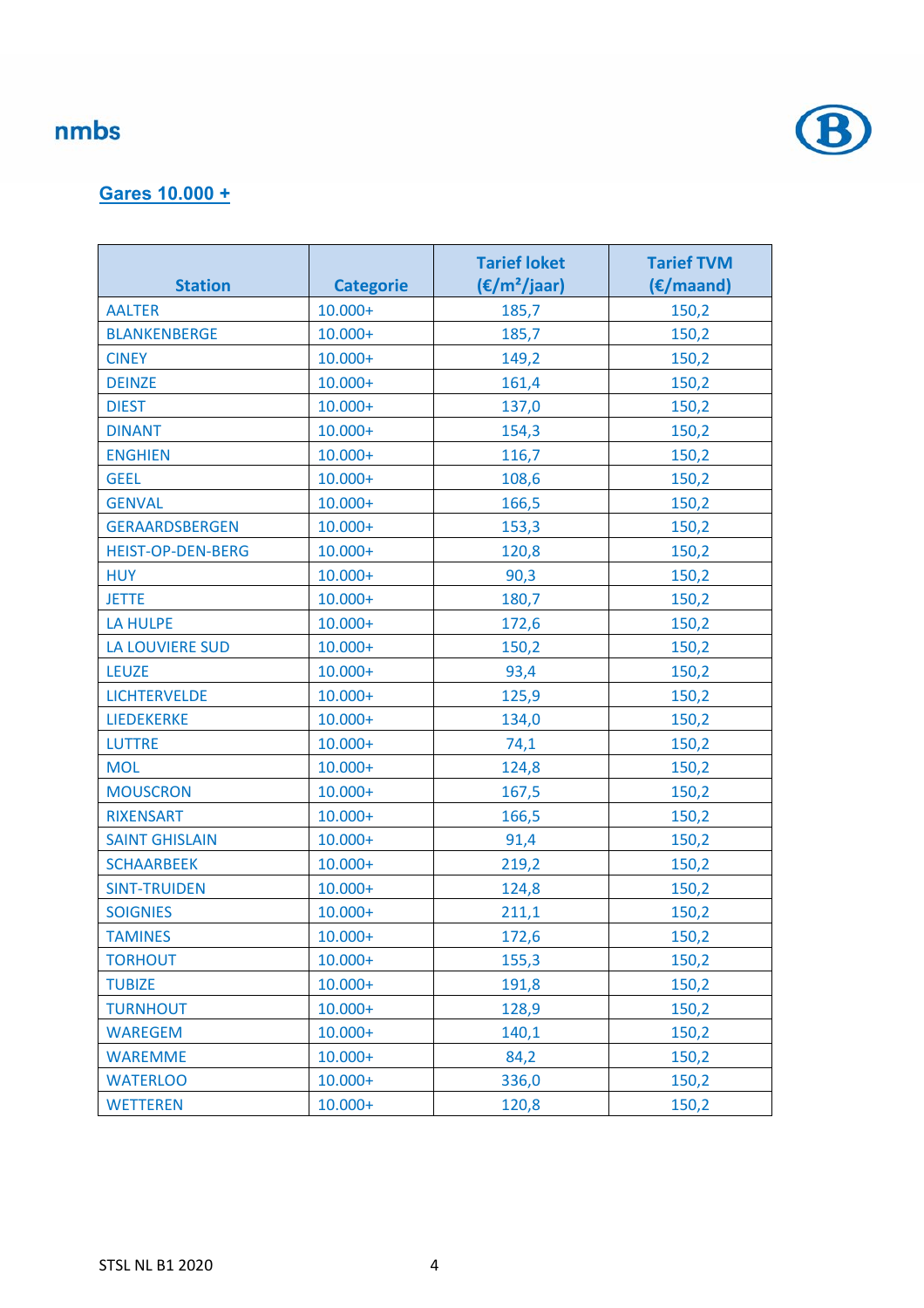

#### **Andere Stations**

|                           |                        | <b>Tarief loket</b>    | <b>Tarief TVM</b> |
|---------------------------|------------------------|------------------------|-------------------|
| <b>Station</b>            | <b>Categorie</b>       | $(\epsilon/m^2$ /jaar) | (€/maand)         |
| <b>ANDENNE</b>            | <b>Andere Stations</b> | 101,5                  | 101,5             |
| <b>ANS</b>                | <b>Andere Stations</b> | 101,5                  | 101,5             |
| <b>BERTRIX</b>            | <b>Andere Stations</b> | 101,5                  | 101,5             |
| <b>BEVEREN</b>            | <b>Andere Stations</b> | 101,5                  | 101,5             |
| <b>BINCHE</b>             | <b>Andere Stations</b> | 101,5                  | 101,5             |
| <b>CHATELET</b>           | <b>Andere Stations</b> | 101,5                  | 101,5             |
| <b>DE PANNE</b>           | <b>Andere Stations</b> | 101,5                  | 101,5             |
| <b>DE PINTE</b>           | <b>Andere Stations</b> | 101,5                  | 101,5             |
| <b>DIKSMUIDE</b>          | <b>Andere Stations</b> | 101,5                  | 101,5             |
| <b>EEKLO</b>              | <b>Andere Stations</b> | 101,5                  | 101,5             |
| <b>ESSEN</b>              | <b>Andere Stations</b> | 101,5                  | 101,5             |
| <b>EUPEN</b>              | <b>Andere Stations</b> | 101,5                  | 101,5             |
| <b>GENK</b>               | <b>Andere Stations</b> | 101,5                  | 101,5             |
| <b>GOUVY</b>              | <b>Andere Stations</b> | 101,5                  | 101,5             |
| <b>HARELBEKE</b>          | <b>Andere Stations</b> | 101,5                  | 101,5             |
| <b>HEIDE</b>              | <b>Andere Stations</b> | 101,5                  | 101,5             |
| <b>HEIST</b>              | <b>Andere Stations</b> | 101,5                  | 101,5             |
| <b>IEPER</b>              | <b>Andere Stations</b> | 101,5                  | 101,5             |
| <b>IZEGEM</b>             | <b>Andere Stations</b> | 101,5                  | 101,5             |
| <b>JAMBES</b>             | <b>Andere Stations</b> | 101,5                  | 101,5             |
| <b>JURBISE</b>            | <b>Andere Stations</b> | 101,5                  | 101,5             |
| <b>KAPELLEN</b>           | <b>Andere Stations</b> | 101,5                  | 101,5             |
| <b>KNOKKE</b>             | <b>Andere Stations</b> | 101,5                  | 101,5             |
| <b>KONTICH-LINT</b>       | <b>Andere Stations</b> | 101,5                  | 101,5             |
| <b>LA LOUVIERE CENTRE</b> | <b>Andere Stations</b> | Niet van toepassing    | 101,5             |
| <b>LEDE</b>               | <b>Andere Stations</b> | 101,5                  | 101,5             |
| <b>LESSINES</b>           | <b>Andere Stations</b> | 101,5                  | 101,5             |
| <b>MARBEHAN</b>           | <b>Andere Stations</b> | 101,5                  | 101,5             |
| <b>MARCHIENNE AU PONT</b> | <b>Andere Stations</b> | 101,5                  | 101,5             |
| <b>MARIEMBOURG</b>        | <b>Andere Stations</b> | 101,5                  | 101,5             |
| <b>MARLOIE</b>            | <b>Andere Stations</b> | 101,5                  | 101,5             |
| MECHELEN-NEKKERSPOEL      | <b>Andere Stations</b> | 101,5                  | 101,5             |
| <b>MENEN</b>              | <b>Andere Stations</b> | 101,5                  | 101,5             |
| <b>NEERPELT</b>           | <b>Andere Stations</b> | 101,5                  | 101,5             |
| <b>NINOVE</b>             | <b>Andere Stations</b> | 101,5                  | 101,5             |
| <b>NOORDERKEMPEN</b>      | <b>Andere Stations</b> | 101,5                  | 101,5             |
| <b>OPWIJK</b>             | <b>Andere Stations</b> | 101,5                  | 101,5             |
| <b>PERUWELZ</b>           | <b>Andere Stations</b> | 101,5                  | 101,5             |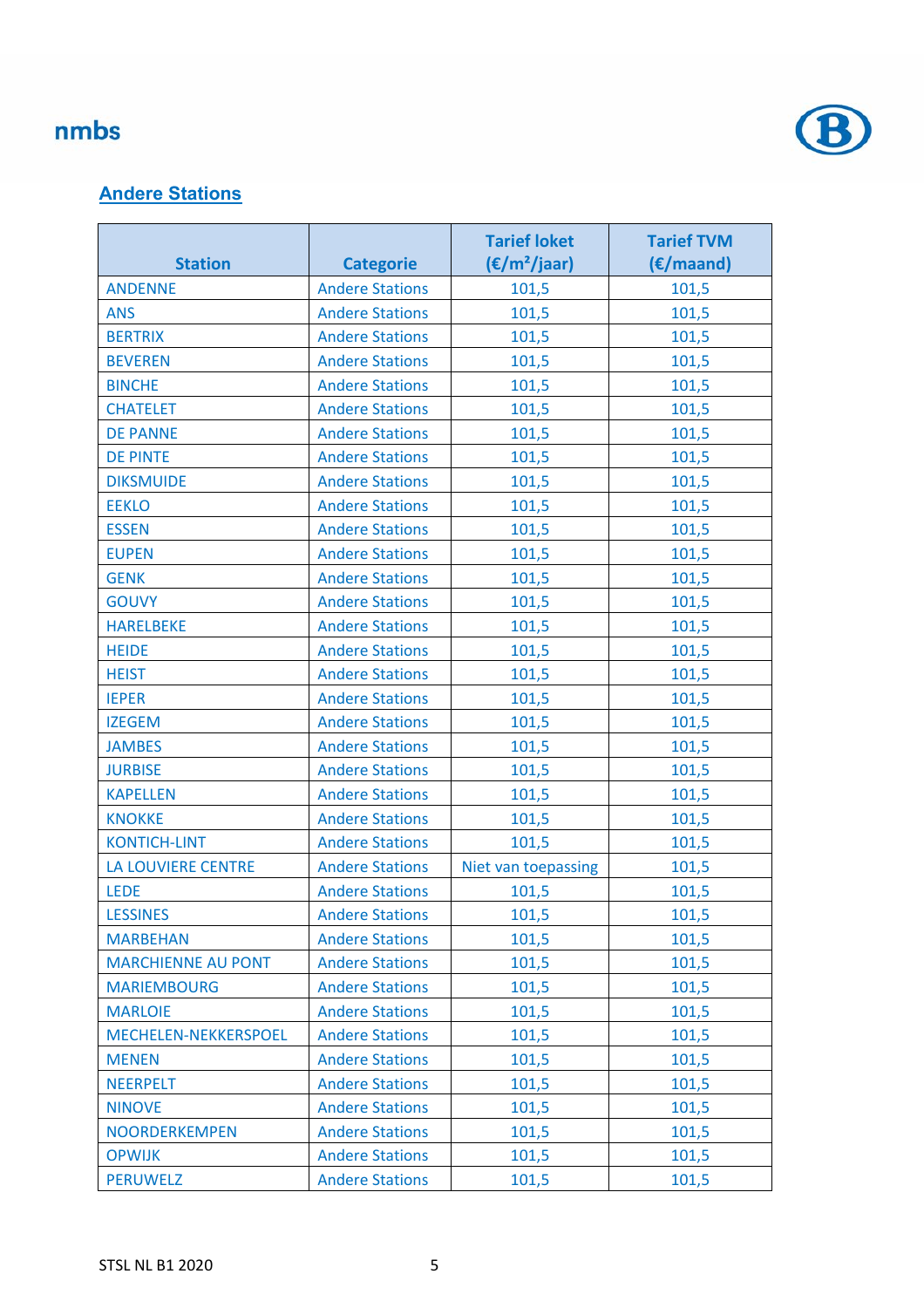

| <b>POPERINGE</b>          | <b>Andere Stations</b> | 101,5               | 101,5 |
|---------------------------|------------------------|---------------------|-------|
| <b>PUURS</b>              | <b>Andere Stations</b> | 101,5               | 101,5 |
| ROCHEFORT-JEMELLE         | <b>Andere Stations</b> | 101,5               | 101,5 |
| <b>RONSE</b>              | <b>Andere Stations</b> | 101,5               | 101,5 |
| <b>SILLY</b>              | <b>Andere Stations</b> | 101,5               | 101,5 |
| <b>SINT-GENESIUS-RODE</b> | <b>Andere Stations</b> | 101,5               | 101,5 |
| <b>SPA</b>                | <b>Andere Stations</b> | 101,5               | 101,5 |
| <b>TERNAT</b>             | <b>Andere Stations</b> | 101,5               | 101,5 |
| <b>TIELT</b>              | <b>Andere Stations</b> | 101,5               | 101,5 |
| <b>TONGEREN</b>           | <b>Andere Stations</b> | 101,5               | 101,5 |
| <b>VEURNE</b>             | <b>Andere Stations</b> | Niet van toepassing | 101,5 |
| <b>VIRTON</b>             | <b>Andere Stations</b> | 101,5               | 101,5 |
| <b>VISE</b>               | <b>Andere Stations</b> | 101,5               | 101,5 |
| <b>WAVRE</b>              | <b>Andere Stations</b> | 101,5               | 101,5 |
| <b>WELKENRAEDT</b>        | <b>Andere Stations</b> | 101,5               | 101,5 |
| <b>ZAVENTEM</b>           | <b>Andere Stations</b> | 101,5               | 101,5 |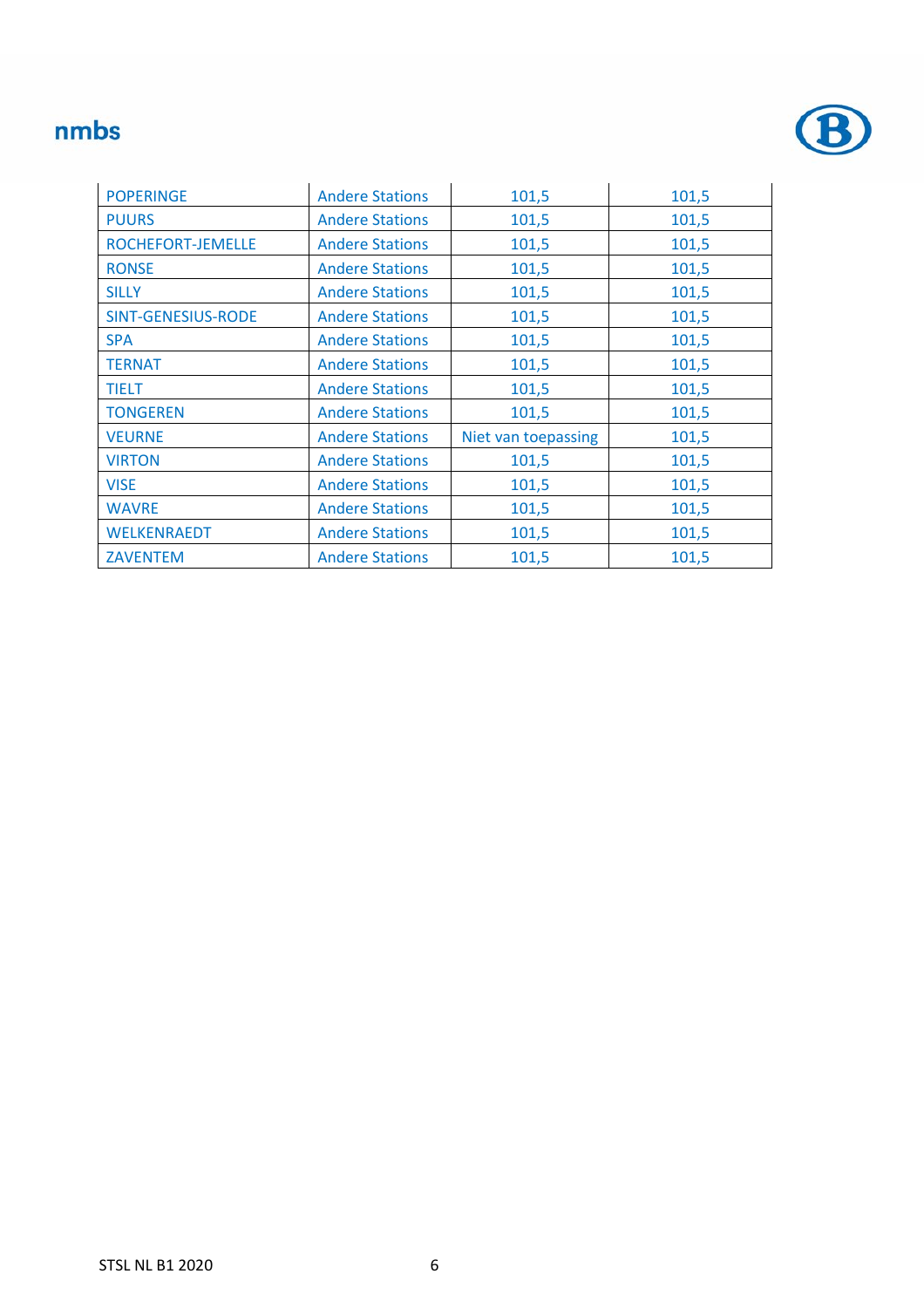

#### **Stations zonder Loket**

|                           |                              | <b>Tarief loket</b>    | <b>Tarief TVM</b> |
|---------------------------|------------------------------|------------------------|-------------------|
| <b>Station</b>            | <b>Categorie</b>             | $(\epsilon/m^2$ /jaar) | (€/maand)         |
| <b>AALST-KERREBROEK</b>   | <b>Stations zonder Loket</b> |                        | 101,5             |
| <b>AARSELE</b>            | <b>Stations zonder Loket</b> |                        | 101,5             |
| <b>ACREN</b>              | <b>Stations zonder Loket</b> |                        | 101,5             |
| <b>AISEAU</b>             | <b>Stations zonder Loket</b> |                        | 101,5             |
| <b>ALKEN</b>              | <b>Stations zonder Loket</b> |                        | 101,5             |
| <b>AMAY</b>               | <b>Stations zonder Loket</b> |                        | 101,5             |
| <b>AMPSIN</b>             | <b>Stations zonder Loket</b> |                        | 101,5             |
| <b>ANGLEUR</b>            | <b>Stations zonder Loket</b> |                        | 101,5             |
| <b>ANSEREMME</b>          | <b>Stations zonder Loket</b> |                        | 101,5             |
| <b>ANTOING</b>            | <b>Stations zonder Loket</b> |                        | 101,5             |
| <b>ANTWERPEN-LUCHTBAL</b> | <b>Stations zonder Loket</b> |                        | 101,5             |
| <b>ANTWERPEN-</b>         |                              |                        |                   |
| <b>NOORDERDOKKEN</b>      | <b>Stations zonder Loket</b> |                        | 101,5             |
| <b>ANTWERPEN-ZUID</b>     | <b>Stations zonder Loket</b> |                        | 101,5             |
| <b>ANZEGEM</b>            | <b>Stations zonder Loket</b> |                        | 101,5             |
| <b>APPELTERRE</b>         | <b>Stations zonder Loket</b> |                        | 101,5             |
| <b>ARCADES</b>            | <b>Stations zonder Loket</b> |                        | 101,5             |
| <b>ARCHENNES</b>          | <b>Stations zonder Loket</b> |                        | 101,5             |
| <b>ASSE</b>               | <b>Stations zonder Loket</b> |                        | 101,5             |
| <b>ASSESSE</b>            | <b>Stations zonder Loket</b> |                        | 101,5             |
| <b>ATHUS</b>              | <b>Stations zonder Loket</b> |                        | 101,5             |
| <b>AUBANGE</b>            | <b>Stations zonder Loket</b> |                        | 101,5             |
| <b>AUVELAIS</b>           | <b>Stations zonder Loket</b> |                        | 101,5             |
| AYE                       | <b>Stations zonder Loket</b> |                        | 101,5             |
| <b>AYWAILLE</b>           | <b>Stations zonder Loket</b> |                        | 101,5             |
| <b>BAASRODE - ZUID</b>    | <b>Stations zonder Loket</b> |                        | 101,5             |
| <b>BALEGEM-DORP</b>       | <b>Stations zonder Loket</b> |                        | 101,5             |
| <b>BALEGEM-ZUID</b>       | <b>Stations zonder Loket</b> |                        | 101,5             |
| <b>BALEN</b>              | <b>Stations zonder Loket</b> |                        | 101,5             |
| <b>BAMBRUGGE</b>          | <b>Stations zonder Loket</b> |                        | 101,5             |
| <b>BARVAUX</b>            | <b>Stations zonder Loket</b> |                        | 101,5             |
| <b>BAS-OHA</b>            | <b>Stations zonder Loket</b> |                        | 101,5             |
| <b>BASSE-WAVRE</b>        | <b>Stations zonder Loket</b> |                        | 101,5             |
| <b>BEAURAING</b>          | <b>Stations zonder Loket</b> |                        | 101,5             |
| <b>BEERNEM</b>            | <b>Stations zonder Loket</b> |                        | 101,5             |
| <b>BEERSEL</b>            | <b>Stations zonder Loket</b> |                        | 101,5             |
| <b>BEERVELDE</b>          | <b>Stations zonder Loket</b> |                        | 101,5             |
| <b>BEGIJNENDIJK</b>       | <b>Stations zonder Loket</b> |                        | 101,5             |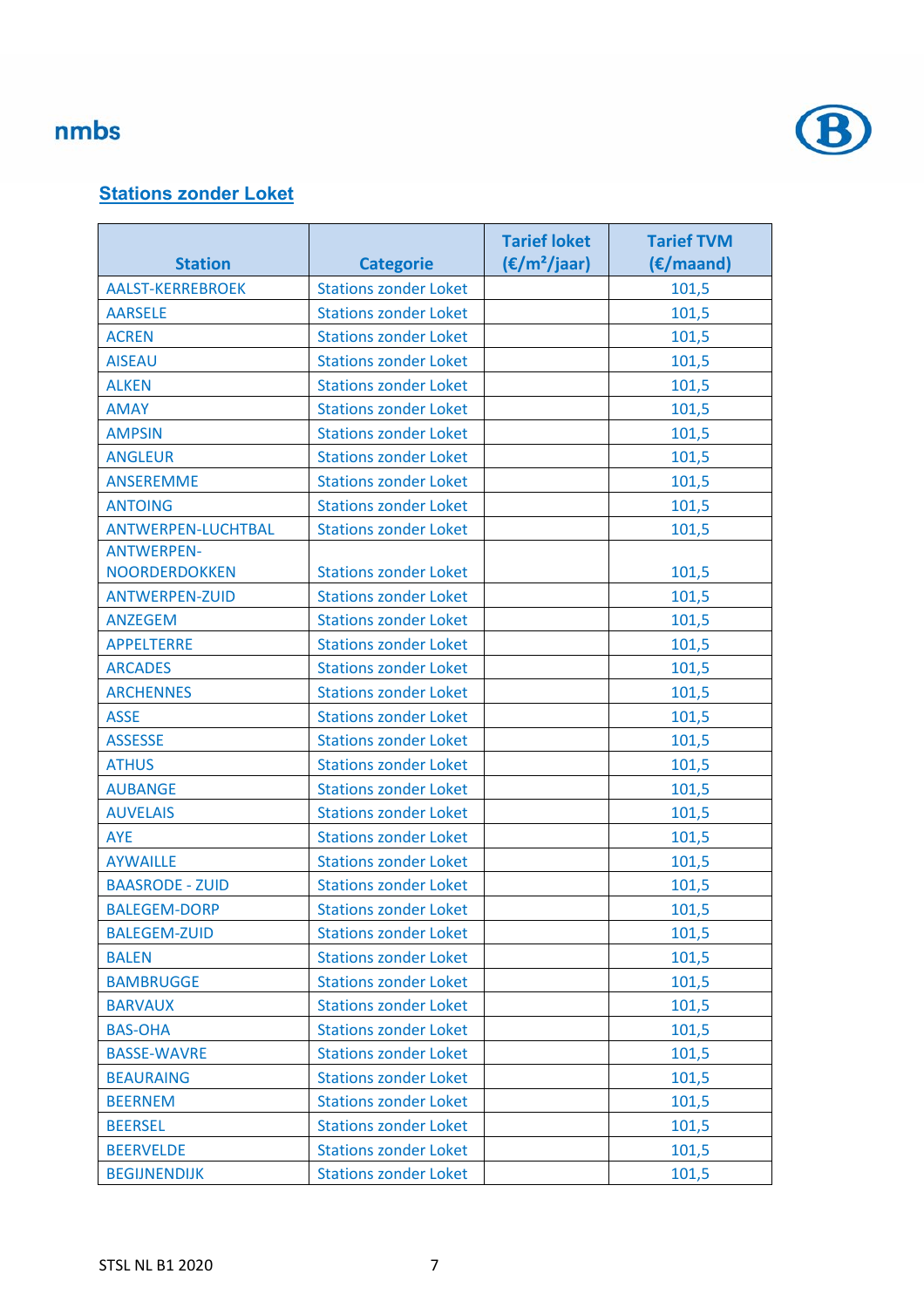

| <b>BEIGNEE</b>             | <b>Stations zonder Loket</b> | 101,5 |
|----------------------------|------------------------------|-------|
| <b>BELLEM</b>              | <b>Stations zonder Loket</b> | 101,5 |
| <b>BELSELE</b>             | <b>Stations zonder Loket</b> | 101,5 |
| <b>BERINGEN</b>            | <b>Stations zonder Loket</b> | 101,5 |
| <b>BERLAAR</b>             | <b>Stations zonder Loket</b> | 101,5 |
| <b>BERZEE</b>              | <b>Stations zonder Loket</b> | 101,5 |
| <b>BEUZET</b>              | <b>Stations zonder Loket</b> | 101,5 |
| <b>BEVERLO</b>             | <b>Stations zonder Loket</b> | 101,5 |
| <b>BIERGES-WALIBI</b>      | <b>Stations zonder Loket</b> | 101,5 |
| <b>BIERSET-AWANS</b>       | <b>Stations zonder Loket</b> | 101,5 |
| <b>BILZEN</b>              | <b>Stations zonder Loket</b> | 101,5 |
| <b>BISSEGEM</b>            | <b>Stations zonder Loket</b> | 101,5 |
| <b>BLANMONT</b>            | <b>Stations zonder Loket</b> | 101,5 |
| <b>BLATON</b>              | <b>Stations zonder Loket</b> | 101,5 |
| <b>BLERET</b>              | <b>Stations zonder Loket</b> | 101,5 |
| <b>BOCKSTAEL</b>           | <b>Stations zonder Loket</b> | 101,5 |
| <b>BOECHOUT</b>            | <b>Stations zonder Loket</b> | 101,5 |
| <b>BOKRIJK</b>             | <b>Stations zonder Loket</b> | 101,5 |
| <b>BOMAL</b>               | <b>Stations zonder Loket</b> | 101,5 |
| <b>BOOISCHOT</b>           | <b>Stations zonder Loket</b> | 101,5 |
| <b>BOOM</b>                | <b>Stations zonder Loket</b> | 101,5 |
| <b>BOONDAAL</b>            | <b>Stations zonder Loket</b> | 101,5 |
| <b>BOORTMEERBEEK</b>       | <b>Stations zonder Loket</b> | 101,5 |
| <b>BORDET</b>              | <b>Stations zonder Loket</b> | 101,5 |
| <b>BORNEM</b>              | <b>Stations zonder Loket</b> | 101,5 |
| <b>BOSVOORDE</b>           | <b>Stations zonder Loket</b> | 101,5 |
| <b>BOUSSU</b>              | <b>Stations zonder Loket</b> | 101,5 |
| <b>BOUWEL</b>              | <b>Stations zonder Loket</b> | 101,5 |
| <b>BRACQUEGNIES</b>        | <b>Stations zonder Loket</b> | 101,5 |
| <b>BRESSOUX</b>            | <b>Stations zonder Loket</b> | 101,5 |
| <b>BRUGELETTE</b>          | <b>Stations zonder Loket</b> | 101,5 |
| <b>BRUGGE-SINT-PIETERS</b> | <b>Stations zonder Loket</b> | 101,5 |
| <b>BRUSSEL-CONGRES</b>     | <b>Stations zonder Loket</b> | 101,5 |
| <b>BRUSSEL-KAPELLEKERK</b> | <b>Stations zonder Loket</b> | 101,5 |
| <b>BRUSSEL-WEST</b>        | <b>Stations zonder Loket</b> | 101,5 |
| <b>BUDA</b>                | <b>Stations zonder Loket</b> | 101,5 |
| <b>BUGGENHOUT</b>          | <b>Stations zonder Loket</b> | 101,5 |
| <b>BUIZINGEN</b>           | <b>Stations zonder Loket</b> | 101,5 |
| <b>BURST</b>               | <b>Stations zonder Loket</b> | 101,5 |
| <b>CALLENELLE</b>          | <b>Stations zonder Loket</b> | 101,5 |
| <b>CAMBRON CASTEAU</b>     | <b>Stations zonder Loket</b> | 101,5 |
| Carlsbourg                 | <b>Stations zonder Loket</b> | 101,5 |
|                            |                              |       |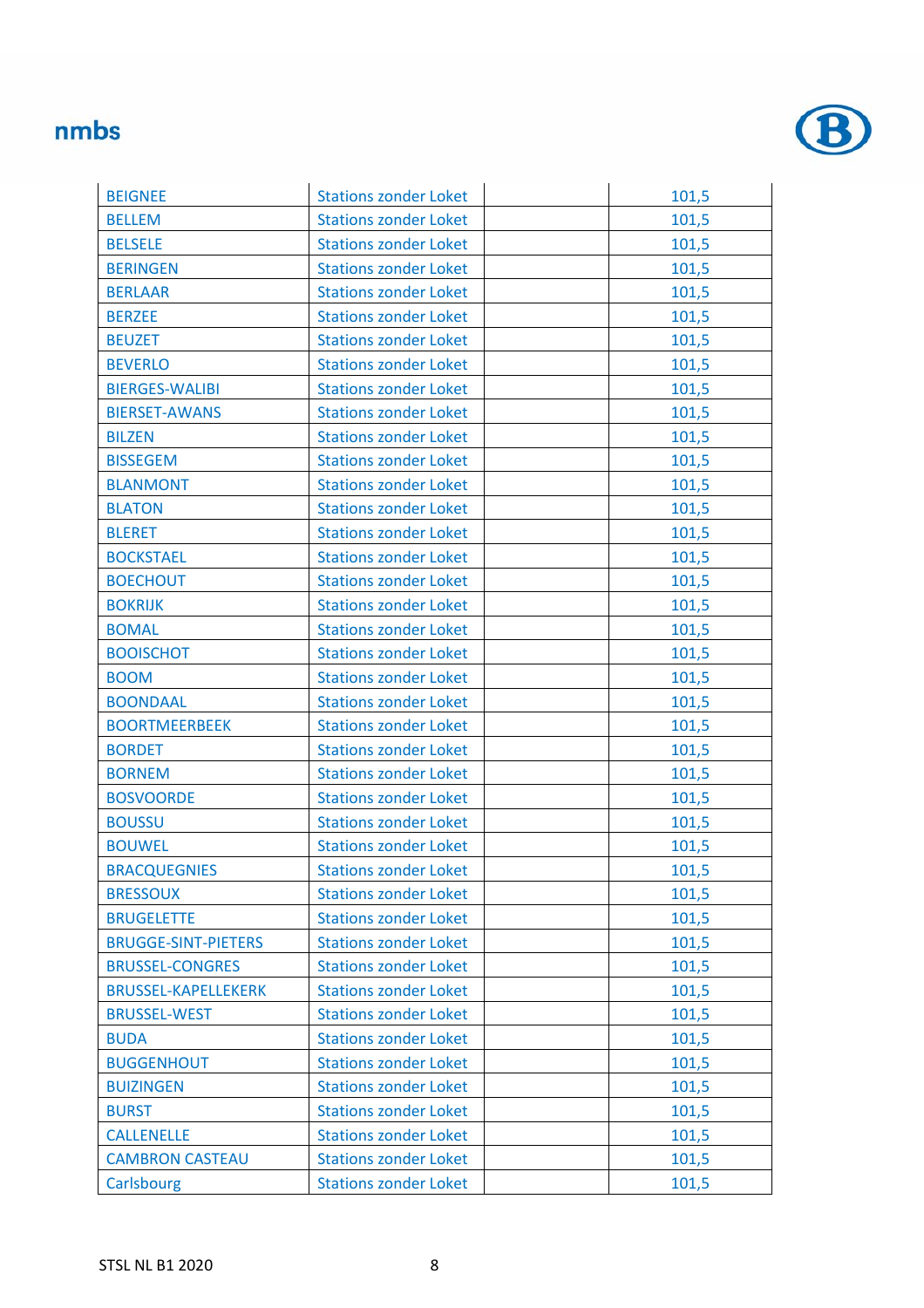

| <b>CARNIERES</b>           | <b>Stations zonder Loket</b> | 101,5 |
|----------------------------|------------------------------|-------|
| <b>CEROUX MOUSTY</b>       | <b>Stations zonder Loket</b> | 101,5 |
| <b>CHAPELLE-DIEU</b>       | <b>Stations zonder Loket</b> | 101,5 |
| <b>CHAPOIS</b>             | <b>Stations zonder Loket</b> | 101,5 |
| <b>CHARLEROI OUEST</b>     | <b>Stations zonder Loket</b> | 101,5 |
| <b>CHASTRE</b>             | <b>Stations zonder Loket</b> | 101,5 |
| <b>CHÂTEAU DE SEILLES</b>  | <b>Stations zonder Loket</b> | 101,5 |
| <b>CHAUDFONTAINE</b>       | <b>Stations zonder Loket</b> | 101,5 |
| <b>CHENEE</b>              | <b>Stations zonder Loket</b> | 101,5 |
| <b>COMBLAIN LA TOUR</b>    | <b>Stations zonder Loket</b> | 101,5 |
| <b>COO</b>                 | <b>Stations zonder Loket</b> | 101,5 |
| <b>COUILLET</b>            | <b>Stations zonder Loket</b> | 101,5 |
| <b>COUR SUR HEURE</b>      | <b>Stations zonder Loket</b> | 101,5 |
| <b>COURCELLES-MOTTE</b>    | <b>Stations zonder Loket</b> | 101,5 |
| Courrière                  | <b>Stations zonder Loket</b> | 101,5 |
| <b>COURT-SAINT-ETIENNE</b> | <b>Stations zonder Loket</b> | 101,5 |
| <b>COUVIN</b>              | <b>Stations zonder Loket</b> | 101,5 |
| <b>DAVE-SAINT-MARTIN</b>   | <b>Stations zonder Loket</b> | 101,5 |
| <b>DE HOEK</b>             | <b>Stations zonder Loket</b> | 101,5 |
| <b>DELTA</b>               | <b>Stations zonder Loket</b> | 101,5 |
| <b>DIEGEM</b>              | <b>Stations zonder Loket</b> | 101,5 |
| <b>DIEPENBEEK</b>          | <b>Stations zonder Loket</b> | 101,5 |
| <b>DILBEEK</b>             | <b>Stations zonder Loket</b> | 101,5 |
| <b>DOLHAIN GILEPPE</b>     | <b>Stations zonder Loket</b> | 101,5 |
| <b>DRONGEN</b>             | <b>Stations zonder Loket</b> | 101,5 |
| <b>DUFFEL</b>              | <b>Stations zonder Loket</b> | 101,5 |
| <b>DUINBERGEN</b>          | <b>Stations zonder Loket</b> | 101,5 |
| <b>ECAUSSINNES</b>         | <b>Stations zonder Loket</b> | 101,5 |
| <b>EDE</b>                 | <b>Stations zonder Loket</b> | 101,5 |
| <b>EICHEM</b>              | <b>Stations zonder Loket</b> | 101,5 |
| <b>EINE</b>                | <b>Stations zonder Loket</b> | 101,5 |
| <b>EKE-NAZARETH</b>        | <b>Stations zonder Loket</b> | 101,5 |
| <b>EKEREN</b>              | <b>Stations zonder Loket</b> | 101,5 |
| <b>ENGIS</b>               | <b>Stations zonder Loket</b> | 101,5 |
| <b>EPPEGEM</b>             | <b>Stations zonder Loket</b> | 101,5 |
| <b>ERBISOEUL</b>           | <b>Stations zonder Loket</b> | 101,5 |
| <b>EREMBODEGEM</b>         | <b>Stations zonder Loket</b> | 101,5 |
| <b>ERNAGE</b>              | <b>Stations zonder Loket</b> | 101,5 |
| <b>ERPE-MERE</b>           | <b>Stations zonder Loket</b> | 101,5 |
| <b>ERPS-KWERPS</b>         | <b>Stations zonder Loket</b> | 101,5 |
| <b>ERQUELINNES</b>         | <b>Stations zonder Loket</b> | 101,5 |
| <b>ERQUELINNES VILLAGE</b> | <b>Stations zonder Loket</b> | 101,5 |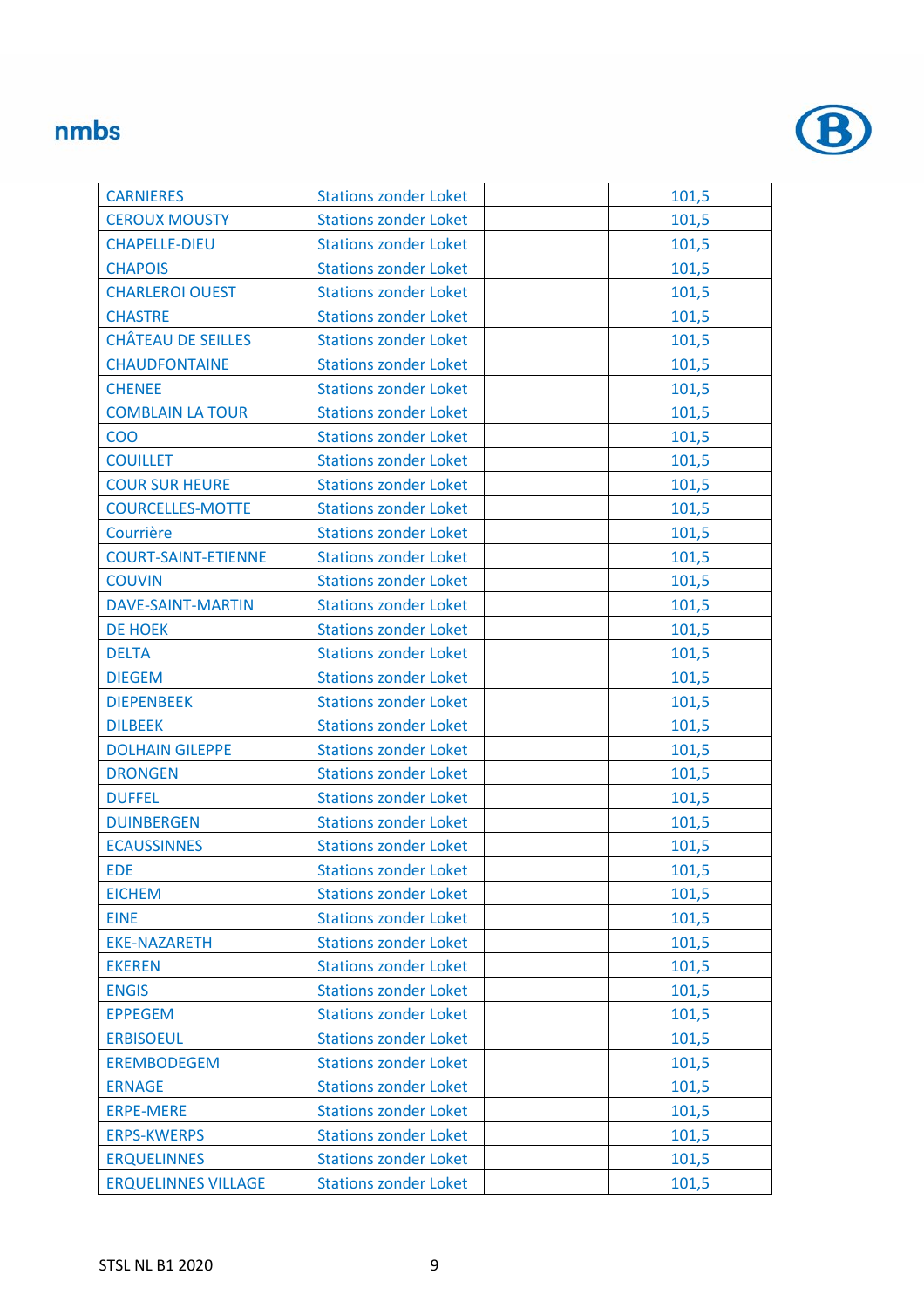

| <b>ESNEUX</b>                | <b>Stations zonder Loket</b> | 101,5 |
|------------------------------|------------------------------|-------|
| <b>ESSENE-LOMBEEK</b>        | <b>Stations zonder Loket</b> | 101,5 |
| <b>EVERE</b>                 | <b>Stations zonder Loket</b> | 101,5 |
| <b>EVERGEM</b>               | <b>Stations zonder Loket</b> | 101,5 |
| <b>EZEMAAL</b>               | <b>Stations zonder Loket</b> | 101,5 |
| <b>FAMILLEUREUX</b>          | <b>Stations zonder Loket</b> | 101,5 |
| <b>FARCIENNES</b>            | <b>Stations zonder Loket</b> | 101,5 |
| <b>FAUX</b>                  | <b>Stations zonder Loket</b> | 101,5 |
| <b>FEXHE LE HAUT CLOCHER</b> | <b>Stations zonder Loket</b> | 101,5 |
| <b>FLAWINNE</b>              | <b>Stations zonder Loket</b> | 101,5 |
| <b>FLEMALLE GRANDE</b>       | <b>Stations zonder Loket</b> | 101,5 |
| <b>FLEMALLE HAUTE</b>        | <b>Stations zonder Loket</b> | 101,5 |
| <b>FLEURUS</b>               | <b>Stations zonder Loket</b> | 101,5 |
| <b>FLOREFFE</b>              | <b>Stations zonder Loket</b> | 101,5 |
| <b>FLORENVILLE</b>           | <b>Stations zonder Loket</b> | 101,5 |
| <b>FLORIVAL</b>              | <b>Stations zonder Loket</b> | 101,5 |
| <b>FONTAINE VALMONT</b>      | <b>Stations zonder Loket</b> | 101,5 |
| <b>FORCHIES</b>              | <b>Stations zonder Loket</b> | 101,5 |
| <b>FORRIERES</b>             | <b>Stations zonder Loket</b> | 101,5 |
| <b>FRAIPONT</b>              | <b>Stations zonder Loket</b> | 101,5 |
| <b>FRAMERIES</b>             | <b>Stations zonder Loket</b> | 101,5 |
| <b>FRANCHIMONT</b>           | <b>Stations zonder Loket</b> | 101,5 |
| <b>FRANIERE</b>              | <b>Stations zonder Loket</b> | 101,5 |
| <b>FROYENNES</b>             | <b>Stations zonder Loket</b> | 101,5 |
| <b>GALMAARDEN</b>            | <b>Stations zonder Loket</b> | 101,5 |
| <b>GASTUCHE</b>              | <b>Stations zonder Loket</b> | 101,5 |
| <b>GAVERE-ASPER</b>          | <b>Stations zonder Loket</b> | 101,5 |
| <b>GEDINNE</b>               | <b>Stations zonder Loket</b> | 101,5 |
| <b>GENDRON- CELLES</b>       | <b>Stations zonder Loket</b> | 101,5 |
| <b>GENLY</b>                 | <b>Stations zonder Loket</b> | 101,5 |
| <b>GENTBRUGGE</b>            | <b>Stations zonder Loket</b> | 101,5 |
| <b>GERMOIR/MOUTERIJ</b>      | <b>Stations zonder Loket</b> | 101,5 |
| <b>GHLIN</b>                 | <b>Stations zonder Loket</b> | 101,5 |
| <b>Glons</b>                 | <b>Stations zonder Loket</b> | 101,5 |
| <b>GODARVILLE</b>            | <b>Stations zonder Loket</b> | 101,5 |
| <b>GODINNE</b>               | <b>Stations zonder Loket</b> | 101,5 |
| <b>GONTRODE</b>              | <b>Stations zonder Loket</b> | 101,5 |
| <b>GOUY LEZ PIETON</b>       | <b>Stations zonder Loket</b> | 101,5 |
| <b>GRAIDE</b>                | <b>Stations zonder Loket</b> | 101,5 |
| <b>GROENENDAAL</b>           | <b>Stations zonder Loket</b> | 101,5 |
| <b>GROOT-BIJGAARDEN</b>      | <b>Stations zonder Loket</b> | 101,5 |
| <b>GRUPONT</b>               | <b>Stations zonder Loket</b> | 101,5 |
|                              |                              |       |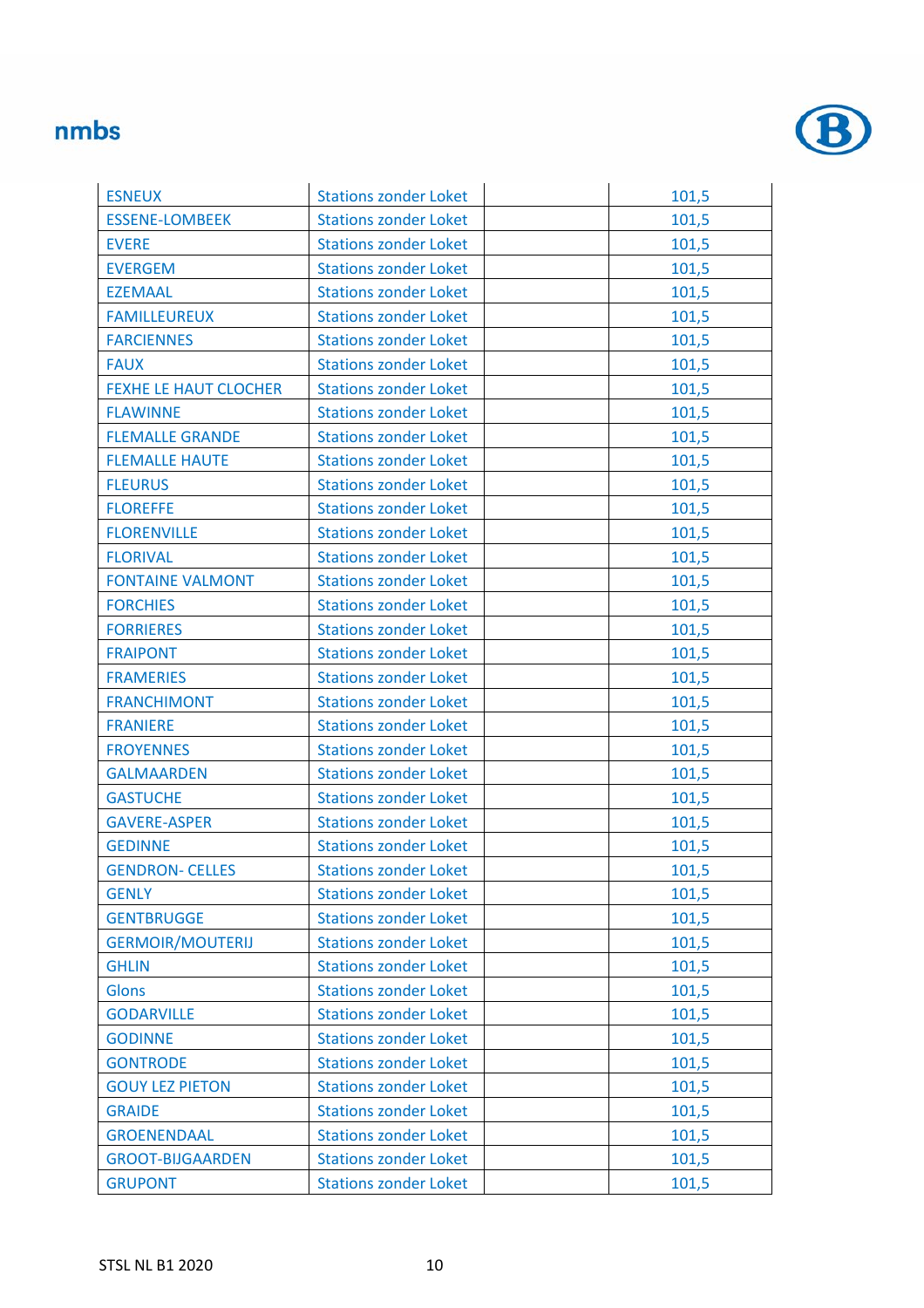

| <b>HAACHT</b>           | <b>Stations zonder Loket</b> | 101,5 |
|-------------------------|------------------------------|-------|
| <b>HAALTERT</b>         | <b>Stations zonder Loket</b> | 101,5 |
| Habay                   | <b>Stations zonder Loket</b> | 101,5 |
| <b>HAININ</b>           | <b>Stations zonder Loket</b> | 101,5 |
| Halanzy                 | <b>Stations zonder Loket</b> | 101,5 |
| <b>HAM SUR HEURE</b>    | <b>Stations zonder Loket</b> | 101,5 |
| <b>HAMBOS</b>           | <b>Stations zonder Loket</b> | 101,5 |
| <b>HAMOIR</b>           | <b>Stations zonder Loket</b> | 101,5 |
| <b>HAMONT</b>           | <b>Stations zonder Loket</b> | 101,5 |
| <b>HAM-SUR-SAMBRE</b>   | <b>Stations zonder Loket</b> | 101,5 |
| <b>HANSBEKE</b>         | <b>Stations zonder Loket</b> | 101,5 |
| <b>HARCHIES</b>         | <b>Stations zonder Loket</b> | 101,5 |
| <b>HAREN</b>            | <b>Stations zonder Loket</b> | 101,5 |
| <b>HAREN-ZUID</b>       | <b>Stations zonder Loket</b> | 101,5 |
| <b>HAUTE FLONE</b>      | <b>Stations zonder Loket</b> | 101,5 |
| <b>HAVERSIN</b>         | <b>Stations zonder Loket</b> | 101,5 |
| <b>HAVRE</b>            | <b>Stations zonder Loket</b> | 101,5 |
| <b>HEIZIJDE</b>         | <b>Stations zonder Loket</b> | 101,5 |
| <b>HEMIKSEM</b>         | <b>Stations zonder Loket</b> | 101,5 |
| <b>HENNUYERES</b>       | <b>Stations zonder Loket</b> | 101,5 |
| <b>HERENT</b>           | <b>Stations zonder Loket</b> | 101,5 |
| <b>HERGENRATH</b>       | <b>Stations zonder Loket</b> | 101,5 |
| <b>HERNE</b>            | <b>Stations zonder Loket</b> | 101,5 |
| <b>HERSEAUX</b>         | <b>Stations zonder Loket</b> | 101,5 |
| <b>HERSTAL</b>          | <b>Stations zonder Loket</b> | 101,5 |
| <b>HERZELE</b>          | <b>Stations zonder Loket</b> | 101,5 |
| <b>HEUSDEN</b>          | <b>Stations zonder Loket</b> | 101,5 |
| <b>HEVER</b>            | <b>Stations zonder Loket</b> | 101,5 |
| <b>HEVERLEE</b>         | <b>Stations zonder Loket</b> | 101,5 |
| <b>HILLEGEM</b>         | <b>Stations zonder Loket</b> | 101,5 |
| <b>HOBOKEN - POLDER</b> | <b>Stations zonder Loket</b> | 101,5 |
| <b>HOEILAART</b>        | <b>Stations zonder Loket</b> | 101,5 |
| <b>HOFSTADE</b>         | <b>Stations zonder Loket</b> | 101,5 |
| <b>HOLLEKEN</b>         | <b>Stations zonder Loket</b> | 101,5 |
| <b>HONY</b>             | <b>Stations zonder Loket</b> | 101,5 |
| <b>Houraing</b>         | <b>Stations zonder Loket</b> | 101,5 |
| <b>HOURPES</b>          | <b>Stations zonder Loket</b> | 101,5 |
| <b>HOUYET</b>           | <b>Stations zonder Loket</b> | 101,5 |
| <b>HOVE</b>             | <b>Stations zonder Loket</b> | 101,5 |
| <b>HUIZINGEN</b>        | <b>Stations zonder Loket</b> | 101,5 |
| <b>IDDERGEM</b>         | <b>Stations zonder Loket</b> | 101,5 |
| <b>IDEGEM</b>           | <b>Stations zonder Loket</b> | 101,5 |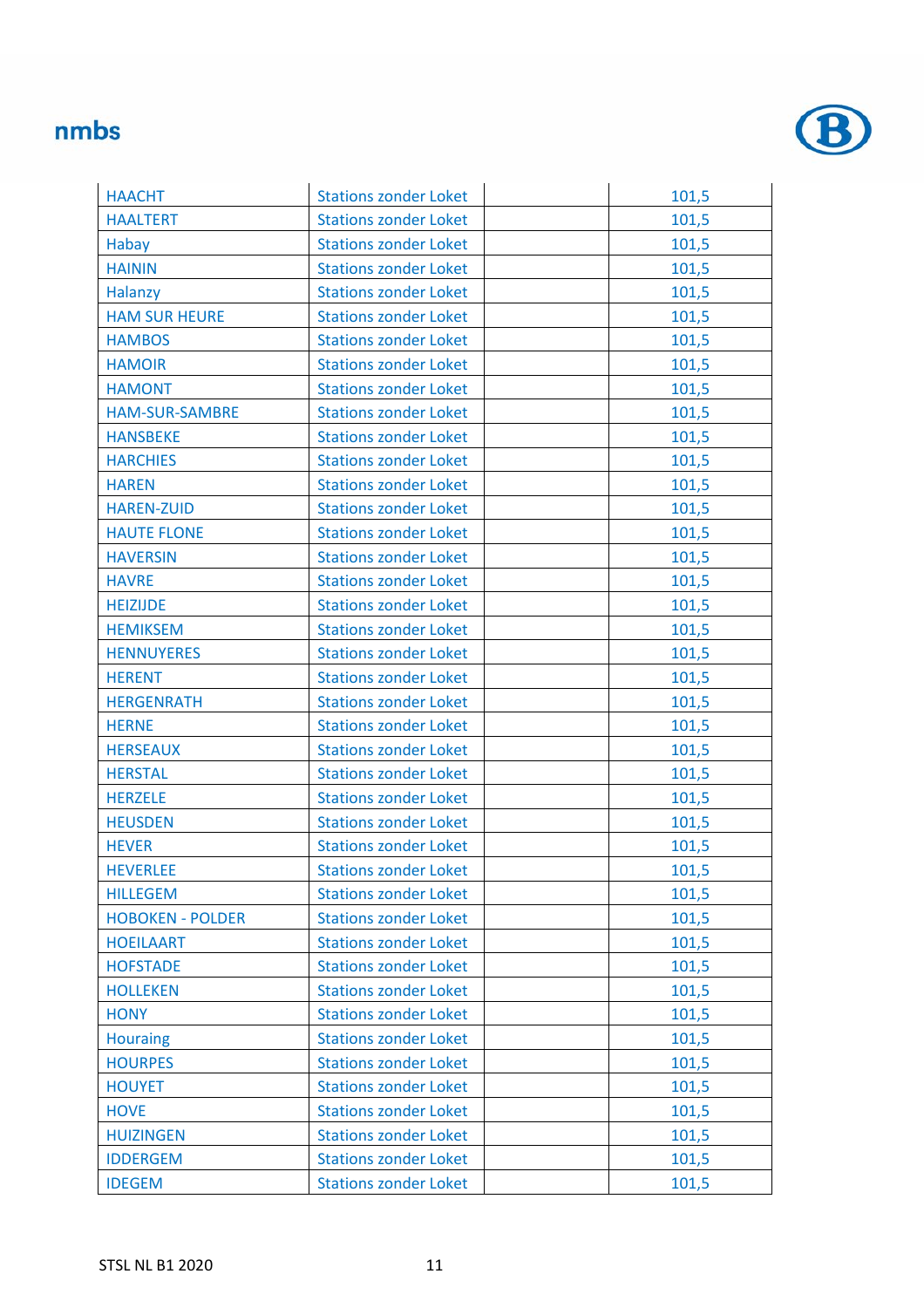

| <b>INGELMUNSTER</b>       | <b>Stations zonder Loket</b> | 101,5 |
|---------------------------|------------------------------|-------|
| <b>JAMBES EST</b>         | <b>Stations zonder Loket</b> | 101,5 |
| <b>JAMIOULX</b>           | <b>Stations zonder Loket</b> | 101,5 |
| <b>JEMAPPES</b>           | <b>Stations zonder Loket</b> | 101,5 |
| <b>JEMEPPE-SUR-MEUSE</b>  | <b>Stations zonder Loket</b> | 101,5 |
| JEMEPPE-SUR-SAMBRE        | <b>Stations zonder Loket</b> | 101,5 |
| Juslenville               | <b>Stations zonder Loket</b> | 101,5 |
| <b>KALMTHOUT</b>          | <b>Stations zonder Loket</b> | 101,5 |
| <b>KAPELLE-OP-DEN-BOS</b> | <b>Stations zonder Loket</b> | 101,5 |
| <b>KESSEL</b>             | <b>Stations zonder Loket</b> | 101,5 |
| <b>KIEWIT</b>             | <b>Stations zonder Loket</b> | 101,5 |
| <b>KIJKUIT</b>            | <b>Stations zonder Loket</b> | 101,5 |
| <b>KOKSIJDE</b>           | <b>Stations zonder Loket</b> | 101,5 |
| <b>KOMEN</b>              | <b>Stations zonder Loket</b> | 101,5 |
| <b>KORTEMARK</b>          | <b>Stations zonder Loket</b> | 101,5 |
| <b>KORTENBERG</b>         | <b>Stations zonder Loket</b> | 101,5 |
| <b>KWATRECHT</b>          | <b>Stations zonder Loket</b> | 101,5 |
| LA ROCHE (Brabant)        | <b>Stations zonder Loket</b> | 101,5 |
| <b>LABUISSIERE</b>        | <b>Stations zonder Loket</b> | 101,5 |
| <b>LANDEGEM</b>           | <b>Stations zonder Loket</b> | 101,5 |
| <b>LANDELIES</b>          | <b>Stations zonder Loket</b> | 101,5 |
| <b>LANDSKOUTER</b>        | <b>Stations zonder Loket</b> | 101,5 |
| <b>LANGDORP</b>           | <b>Stations zonder Loket</b> | 101,5 |
| <b>LE CAMPINAIRE</b>      | <b>Stations zonder Loket</b> | 101,5 |
| <b>LEBBEKE</b>            | <b>Stations zonder Loket</b> | 101,5 |
| <b>LEIGNON</b>            | <b>Stations zonder Loket</b> | 101,5 |
| <b>LEMAN</b>              | <b>Stations zonder Loket</b> | 101,5 |
| <b>LEMBEEK</b>            | <b>Stations zonder Loket</b> | 101,5 |
| <b>LENS</b>               | <b>Stations zonder Loket</b> | 101,5 |
| <b>LEOPOLDSBURG</b>       | <b>Stations zonder Loket</b> | 101,5 |
| <b>LEVAL</b>              | <b>Stations zonder Loket</b> | 101,5 |
| <b>LIEGE-CARRE</b>        | <b>Stations zonder Loket</b> | 101,5 |
| <b>LIERDE</b>             | <b>Stations zonder Loket</b> | 101,5 |
| <b>LIERS</b>              | <b>Stations zonder Loket</b> | 101,5 |
| <b>LIGNY</b>              | <b>Stations zonder Loket</b> | 101,5 |
| <b>LILLOIS</b>            | <b>Stations zonder Loket</b> | 101,5 |
| <b>LIMAL</b>              | <b>Stations zonder Loket</b> | 101,5 |
| <b>LINKEBEEK</b>          | <b>Stations zonder Loket</b> | 101,5 |
| <b>LISSEWEGE</b>          | <b>Stations zonder Loket</b> | 101,5 |
| <b>LOBBES</b>             | <b>Stations zonder Loket</b> | 101,5 |
| <b>LODELINSART</b>        | <b>Stations zonder Loket</b> | 101,5 |
| <b>LOMMEL</b>             | <b>Stations zonder Loket</b> | 101,5 |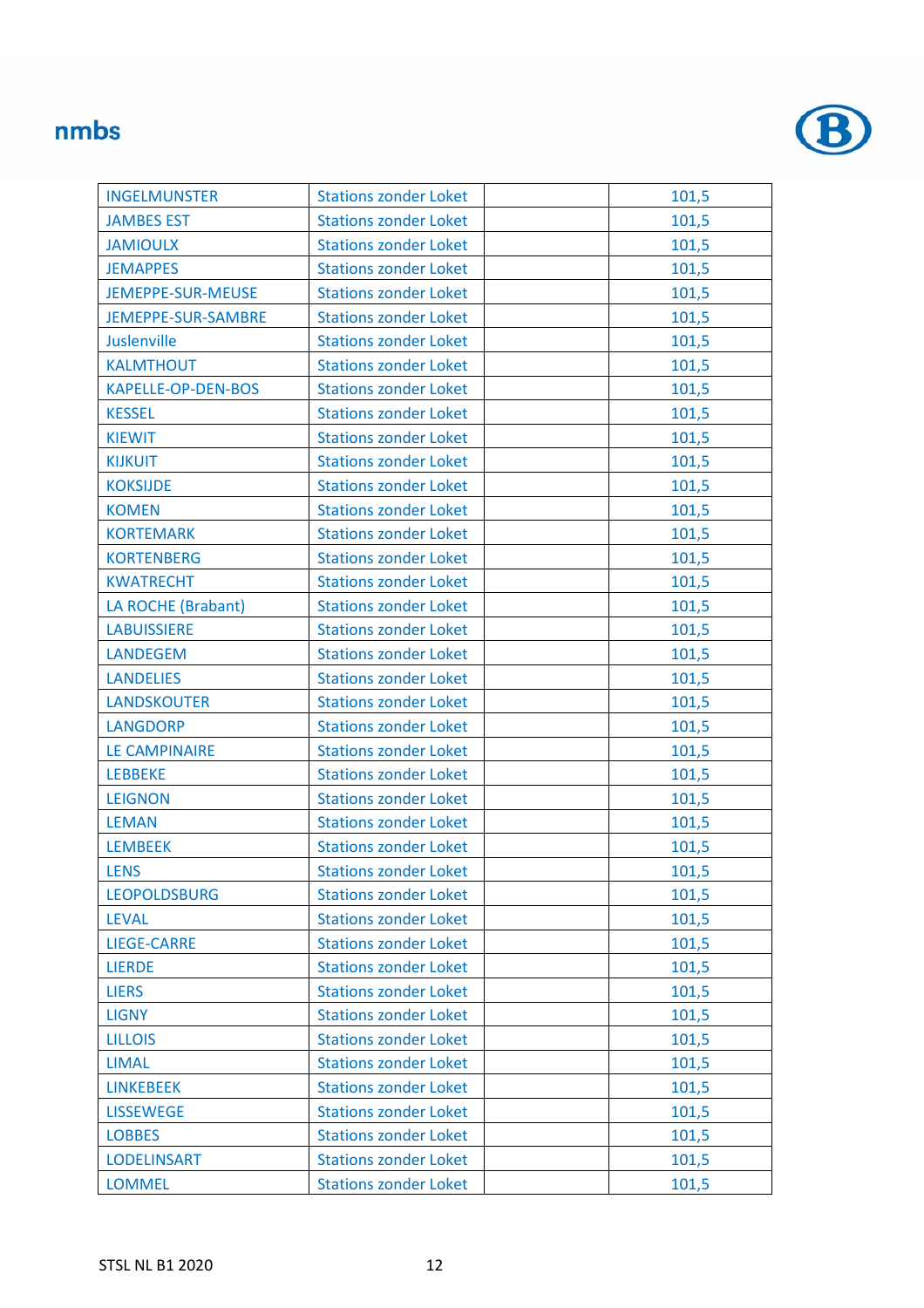

| <b>LONDERZEEL</b>         | <b>Stations zonder Loket</b> | 101,5 |
|---------------------------|------------------------------|-------|
| <b>LONZEE</b>             | <b>Stations zonder Loket</b> | 101,5 |
| <b>LOT</b>                | <b>Stations zonder Loket</b> | 101,5 |
| <b>LUSTIN</b>             | <b>Stations zonder Loket</b> | 101,5 |
| <b>MAFFLE</b>             | <b>Stations zonder Loket</b> | 101,5 |
| <b>MALDEREN</b>           | <b>Stations zonder Loket</b> | 101,5 |
| <b>MANAGE</b>             | <b>Stations zonder Loket</b> | 101,5 |
| <b>MARCHE EN FAMENNE</b>  | <b>Stations zonder Loket</b> | 101,5 |
| <b>MARCHE LES DAMES</b>   | <b>Stations zonder Loket</b> | 101,5 |
| MARCHE-LEZ-ECAUSSINNES    | <b>Stations zonder Loket</b> | 101,5 |
| <b>MARCHIENNE-ZONE</b>    | <b>Stations zonder Loket</b> | 101,5 |
| <b>MARIA-AALTER</b>       | <b>Stations zonder Loket</b> | 101,5 |
| MASNUY-SAINT-PIERRE       | <b>Stations zonder Loket</b> | 101,5 |
| <b>MAUBRAY</b>            | <b>Stations zonder Loket</b> | 101,5 |
| <b>MAZY</b>               | <b>Stations zonder Loket</b> | 101,5 |
| <b>MEISER</b>             | <b>Stations zonder Loket</b> | 101,5 |
| <b>MELKOUWEN</b>          | <b>Stations zonder Loket</b> | 101,5 |
| <b>MELLE</b>              | <b>Stations zonder Loket</b> | 101,5 |
| <b>MELREUX-HOTTON</b>     | <b>Stations zonder Loket</b> | 101,5 |
| <b>MELSELE</b>            | <b>Stations zonder Loket</b> | 101,5 |
| <b>MERCHTEM</b>           | <b>Stations zonder Loket</b> | 101,5 |
| <b>MERELBEKE</b>          | <b>Stations zonder Loket</b> | 101,5 |
| <b>MERODE</b>             | <b>Stations zonder Loket</b> | 101,5 |
| <b>MERY</b>               | <b>Stations zonder Loket</b> | 101,5 |
| <b>MESSANCY</b>           | <b>Stations zonder Loket</b> | 101,5 |
| <b>MEVERGNIES-ATTRE</b>   | <b>Stations zonder Loket</b> | 101,5 |
| <b>MILMORT</b>            | <b>Stations zonder Loket</b> | 101,5 |
| <b>MOENSBERG</b>          | <b>Stations zonder Loket</b> | 101,5 |
| <b>MOLLEM</b>             | <b>Stations zonder Loket</b> | 101,5 |
| <b>MOMALLE</b>            | <b>Stations zonder Loket</b> | 101,5 |
| <b>MONT-SAINT-GUIBERT</b> | <b>Stations zonder Loket</b> | 101,5 |
| <b>MOORTSELE</b>          | <b>Stations zonder Loket</b> | 101,5 |
| <b>MORLANWELZ</b>         | <b>Stations zonder Loket</b> | 101,5 |
| <b>MORTSEL</b>            | <b>Stations zonder Loket</b> | 101,5 |
| <b>MORTSEL</b>            |                              |       |
| <b>DEURNESTEENWEG</b>     | <b>Stations zonder Loket</b> | 101,5 |
| <b>MORTSEL LIERSE-</b>    |                              |       |
| <b>STEENWEG</b>           | <b>Stations zonder Loket</b> | 101,5 |
| <b>MORTSEL OUDE-GOD</b>   | <b>Stations zonder Loket</b> | 101,5 |
| <b>MOUSTIER</b>           | <b>Stations zonder Loket</b> | 101,5 |
| <b>MUIZEN</b>             | <b>Stations zonder Loket</b> | 101,5 |
| <b>MUNKZWALM</b>          | <b>Stations zonder Loket</b> | 101,5 |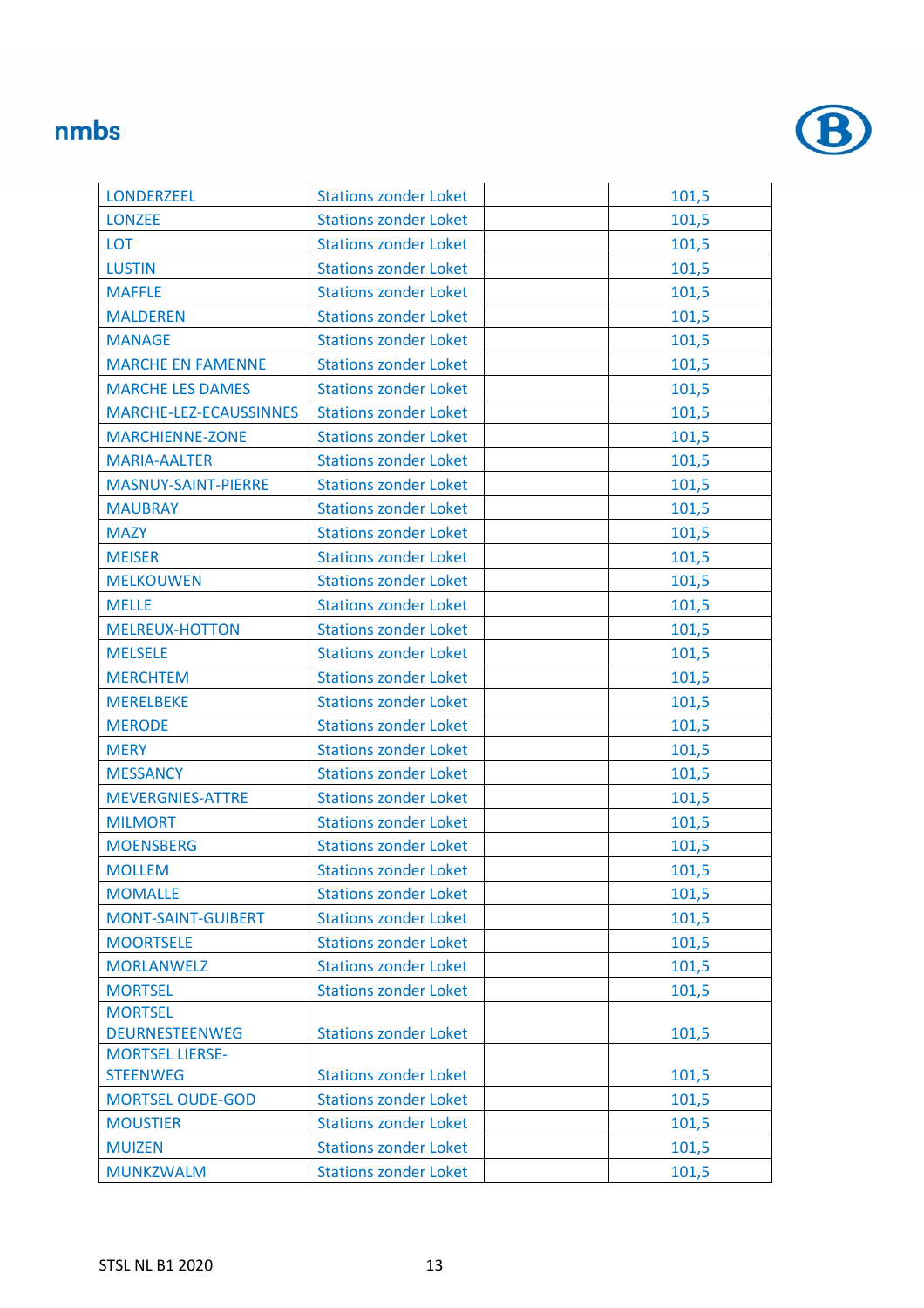

| <b>NAMECHE</b>           | <b>Stations zonder Loket</b> | 101,5 |
|--------------------------|------------------------------|-------|
| <b>NANINNE</b>           | <b>Stations zonder Loket</b> | 101,5 |
| <b>NATOYE</b>            | <b>Stations zonder Loket</b> | 101,5 |
| <b>NEERWINDEN</b>        | <b>Stations zonder Loket</b> | 101,5 |
| <b>NESSONVAUX</b>        | <b>Stations zonder Loket</b> | 101,5 |
| <b>NEUFCHATEAU</b>       | <b>Stations zonder Loket</b> | 101,5 |
| <b>NEUFVILLES</b>        | <b>Stations zonder Loket</b> | 101,5 |
| <b>NIEL</b>              | <b>Stations zonder Loket</b> | 101,5 |
| NIEUWKERKEN-WAAS         | <b>Stations zonder Loket</b> | 101,5 |
| <b>NIJLEN</b>            | <b>Stations zonder Loket</b> | 101,5 |
| <b>NIMY</b>              | <b>Stations zonder Loket</b> | 101,5 |
| <b>NOSSEGEM</b>          | <b>Stations zonder Loket</b> | 101,5 |
| <b>OBAIX-BUZET</b>       | <b>Stations zonder Loket</b> | 101,5 |
| <b>OBOURG</b>            | <b>Stations zonder Loket</b> | 101,5 |
| <b>OKEGEM</b>            | <b>Stations zonder Loket</b> | 101,5 |
| <b>OLEN</b>              | <b>Stations zonder Loket</b> | 101,5 |
| <b>OOSTKAMP</b>          | <b>Stations zonder Loket</b> | 101,5 |
| <b>OUDEGEM</b>           | <b>Stations zonder Loket</b> | 101,5 |
| <b>OUD-HEVERLEE</b>      | <b>Stations zonder Loket</b> | 101,5 |
| <b>OUGREE</b>            | <b>Stations zonder Loket</b> | 101,5 |
| <b>OVERPELT</b>          | <b>Stations zonder Loket</b> | 101,5 |
| <b>Paliseul</b>          | <b>Stations zonder Loket</b> | 101,5 |
| <b>PAPIGNIES</b>         | <b>Stations zonder Loket</b> | 101,5 |
| Pecrot                   | <b>Stations zonder Loket</b> | 101,5 |
| <b>PEPINSTER</b>         | <b>Stations zonder Loket</b> | 101,5 |
| <b>PEPINSTER CITE</b>    | <b>Stations zonder Loket</b> | 101,5 |
| <b>PHILIPPEVILLE</b>     | <b>Stations zonder Loket</b> | 101,5 |
| <b>PIETON</b>            | <b>Stations zonder Loket</b> | 101,5 |
| <b>POIX-SAINT-HUBERT</b> | <b>Stations zonder Loket</b> | 101,5 |
| <b>PONT DE SERAING</b>   | <b>Stations zonder Loket</b> | 101,5 |
| <b>PONT-A-CELLES</b>     | <b>Stations zonder Loket</b> | 101,5 |
| <b>POULSEUR</b>          | <b>Stations zonder Loket</b> | 101,5 |
| <b>PROFONDSART</b>       | <b>Stations zonder Loket</b> | 101,5 |
| <b>PRY</b>               | <b>Stations zonder Loket</b> | 101,5 |
| <b>QUAREGNON</b>         | <b>Stations zonder Loket</b> | 101,5 |
| <b>QUEVY</b>             | <b>Stations zonder Loket</b> | 101,5 |
| <b>QUIEVRAIN</b>         | <b>Stations zonder Loket</b> | 101,5 |
| <b>REBAIX</b>            | <b>Stations zonder Loket</b> | 101,5 |
| <b>REMICOURT</b>         | <b>Stations zonder Loket</b> | 101,5 |
| <b>RHISNES</b>           | <b>Stations zonder Loket</b> | 101,5 |
| <b>RIVAGE</b>            | <b>Stations zonder Loket</b> | 101,5 |
| <b>RONET</b>             | <b>Stations zonder Loket</b> | 101,5 |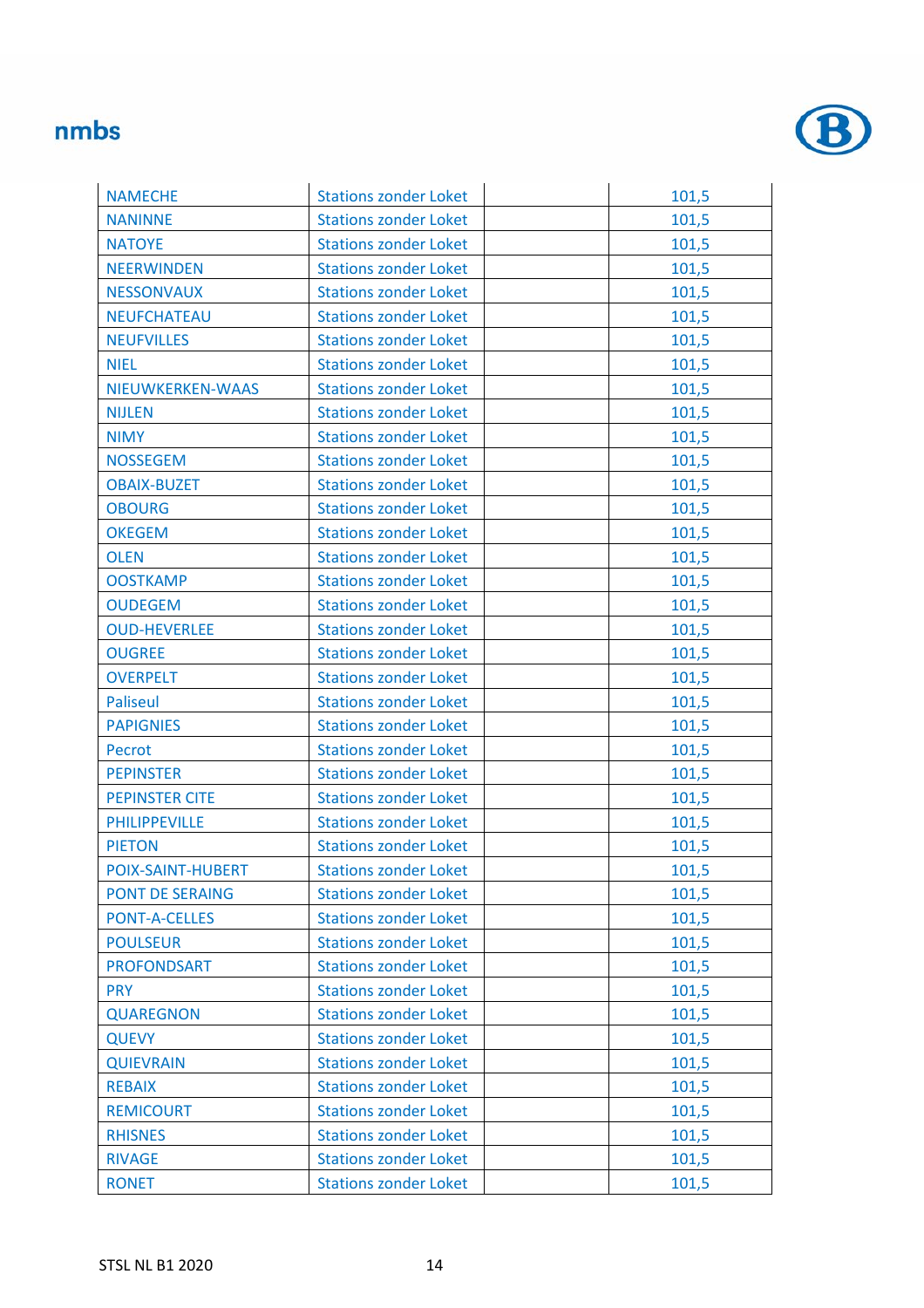

| <b>ROUX</b>               | <b>Stations zonder Loket</b> | 101,5 |
|---------------------------|------------------------------|-------|
| <b>RUISBROEK</b>          | <b>Stations zonder Loket</b> | 101,5 |
| RUISBROEK-SAUVEGARDE      | <b>Stations zonder Loket</b> | 101,5 |
| SAINT-DENIS-BOVESSE       | <b>Stations zonder Loket</b> | 101,5 |
| <b>SAINT-JOB</b>          | <b>Stations zonder Loket</b> | 101,5 |
| <b>SART-BERNARD</b>       | <b>Stations zonder Loket</b> | 101,5 |
| <b>SCHELDEWINDEKE</b>     | <b>Stations zonder Loket</b> | 101,5 |
| <b>SCHELLE</b>            | <b>Stations zonder Loket</b> | 101,5 |
| <b>SCHELLEBELLE</b>       | <b>Stations zonder Loket</b> | 101,5 |
| <b>SCHENDELBEKE</b>       | <b>Stations zonder Loket</b> | 101,5 |
| <b>SCHOONAARDE</b>        | <b>Stations zonder Loket</b> | 101,5 |
| <b>SCHULEN</b>            | <b>Stations zonder Loket</b> | 101,5 |
| <b>SCLAIGNEAUX</b>        | <b>Stations zonder Loket</b> | 101,5 |
| <b>SCLESSIN</b>           | <b>Stations zonder Loket</b> | 101,5 |
| <b>SERAING</b>            | <b>Stations zonder Loket</b> | 101,5 |
| <b>SERSKAMP</b>           | <b>Stations zonder Loket</b> | 101,5 |
| <b>SIMONIS</b>            | <b>Stations zonder Loket</b> | 101,5 |
| <b>SINAAI</b>             | <b>Stations zonder Loket</b> | 101,5 |
| <b>SINT DENIJS BOEKEL</b> | <b>Stations zonder Loket</b> | 101,5 |
| SINT-AGATHA-BERCHEM       | <b>Stations zonder Loket</b> | 101,5 |
| <b>SINT-GILLIS</b>        | <b>Stations zonder Loket</b> | 101,5 |
| <b>SINT-JORIS-WEERT</b>   | <b>Stations zonder Loket</b> | 101,5 |
| SINT-KATELIJNE-WAVER      | <b>Stations zonder Loket</b> | 101,5 |
| <b>SINT-MARIABURG</b>     | <b>Stations zonder Loket</b> | 101,5 |
| SINT-MARTENS-BODEGEM      | <b>Stations zonder Loket</b> | 101,5 |
| <b>SLEIDINGE</b>          | <b>Stations zonder Loket</b> | 101,5 |
| SOLRE-SUR-SAMBRE          | <b>Stations zonder Loket</b> | 101,5 |
| <b>SPA-GERONSTERE</b>     | <b>Stations zonder Loket</b> | 101,5 |
| <b>STATTE</b>             | <b>Stations zonder Loket</b> | 101,5 |
| <b>STOCKEM</b>            | <b>Stations zonder Loket</b> | 101,5 |
| <b>SY</b>                 | <b>Stations zonder Loket</b> | 101,5 |
| <b>TEMSE</b>              | <b>Stations zonder Loket</b> | 101,5 |
| <b>TERHAGEN</b>           | <b>Stations zonder Loket</b> | 101,5 |
| <b>TESTELT</b>            | <b>Stations zonder Loket</b> | 101,5 |
| <b>THEUX</b>              | <b>Stations zonder Loket</b> | 101,5 |
| <b>THIEU</b>              | <b>Stations zonder Loket</b> | 101,5 |
| <b>THUIN</b>              | <b>Stations zonder Loket</b> | 101,5 |
| <b>THULIN</b>             | <b>Stations zonder Loket</b> | 101,5 |
| <b>TIELEN</b>             | <b>Stations zonder Loket</b> | 101,5 |
| <b>TILFF</b>              | <b>Stations zonder Loket</b> | 101,5 |
| <b>TILLY</b>              | <b>Stations zonder Loket</b> | 101,5 |
| <b>TOLLEMBEEK</b>         | <b>Stations zonder Loket</b> | 101,5 |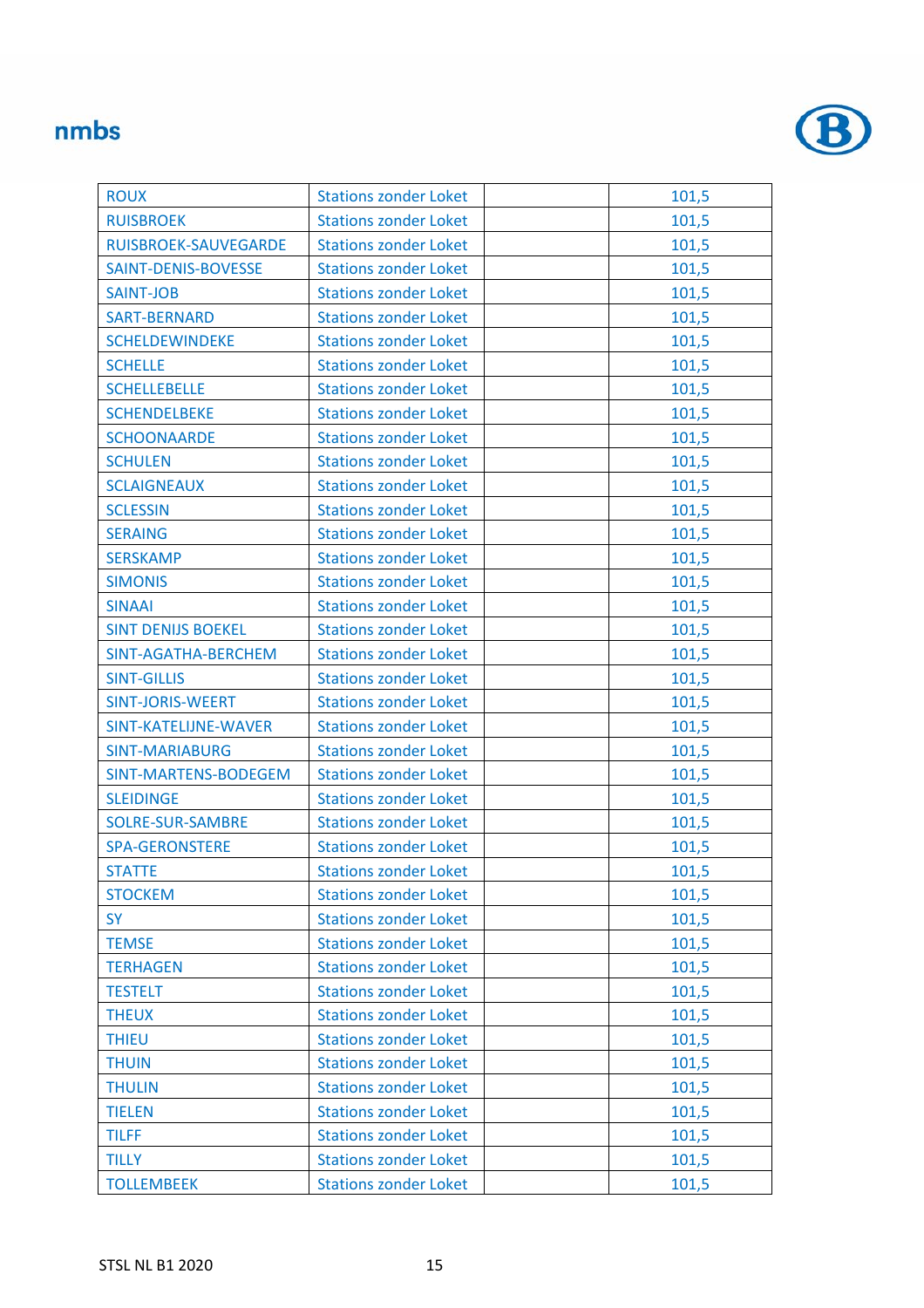

| <b>TOUR ET TAXIS</b>            | <b>Stations zonder Loket</b> | 101,5 |
|---------------------------------|------------------------------|-------|
| <b>TROIS-PONTS</b>              | <b>Stations zonder Loket</b> | 101,5 |
| <b>TROOZ</b>                    | <b>Stations zonder Loket</b> | 101,5 |
| <b>UKKEL-KALEVOET</b>           | <b>Stations zonder Loket</b> | 101,5 |
| <b>UKKEL-STALLE</b>             | <b>Stations zonder Loket</b> | 101,5 |
| <b>VELTEM</b>                   | <b>Stations zonder Loket</b> | 101,5 |
| <b>VERTRIJK</b>                 | <b>Stations zonder Loket</b> | 101,5 |
| <b>VERVIERS-PALAIS</b>          | <b>Stations zonder Loket</b> | 101,5 |
| <b>VIANE-MOERBEKE</b>           | <b>Stations zonder Loket</b> | 101,5 |
| <b>VICHTE</b>                   | <b>Stations zonder Loket</b> | 101,5 |
| <b>VIELSALM</b>                 | <b>Stations zonder Loket</b> | 101,5 |
| <b>VIJFHUIZEN</b>               | <b>Stations zonder Loket</b> | 101,5 |
| <b>VILLE-POMMEROEUL</b>         | <b>Stations zonder Loket</b> | 101,5 |
| <b>VILLERS-LA-VILLE</b>         | <b>Stations zonder Loket</b> | 101,5 |
| <b>VIVIER D'OIE - DIESDELLE</b> | <b>Stations zonder Loket</b> | 101,5 |
| <b>VIVILLE</b>                  | <b>Stations zonder Loket</b> | 101,5 |
| <b>VOROUX</b>                   | <b>Stations zonder Loket</b> | 101,5 |
| <b>VORST-OOST</b>               | <b>Stations zonder Loket</b> | 101,5 |
| <b>VORST-ZUID</b>               | <b>Stations zonder Loket</b> | 101,5 |
| <b>WAARSCHOOT</b>               | <b>Stations zonder Loket</b> | 101,5 |
| <b>WALCOURT</b>                 | <b>Stations zonder Loket</b> | 101,5 |
| <b>WATERMAAL</b>                | <b>Stations zonder Loket</b> | 101,5 |
| <b>WEERDE</b>                   | <b>Stations zonder Loket</b> | 101,5 |
| <b>WELLE</b>                    | <b>Stations zonder Loket</b> | 101,5 |
| <b>WERVIK</b>                   | <b>Stations zonder Loket</b> | 101,5 |
| <b>WESPELAAR-TILDONK</b>        | <b>Stations zonder Loket</b> | 101,5 |
| <b>WEVELGEM</b>                 | <b>Stations zonder Loket</b> | 101,5 |
| <b>WEZEMAAL</b>                 | <b>Stations zonder Loket</b> | 101,5 |
| <b>WICHELEN</b>                 | <b>Stations zonder Loket</b> | 101,5 |
| <b>WIJGMAAL</b>                 | <b>Stations zonder Loket</b> | 101,5 |
| <b>WILDERT</b>                  | <b>Stations zonder Loket</b> | 101,5 |
| <b>WILLEBROEK</b>               | <b>Stations zonder Loket</b> | 101,5 |
| <b>WOLFSTEE</b>                 | <b>Stations zonder Loket</b> | 101,5 |
| <b>WONDELGEM</b>                | <b>Stations zonder Loket</b> | 101,5 |
| <b>YVES-GOMEZEE</b>             | <b>Stations zonder Loket</b> | 101,5 |
| <b>YVOIR</b>                    | <b>Stations zonder Loket</b> | 101,5 |
| <b>ZANDBERGEN</b>               | <b>Stations zonder Loket</b> | 101,5 |
| <b>ZEDELGEM</b>                 | <b>Stations zonder Loket</b> | 101,5 |
| <b>ZEEBRUGGE STRAND</b>         | <b>Stations zonder Loket</b> | 101,5 |
| ZEEBRUGGE-DORP                  | <b>Stations zonder Loket</b> | 101,5 |
| <b>ZELE</b>                     | <b>Stations zonder Loket</b> | 101,5 |
| <b>ZELLIK</b>                   | <b>Stations zonder Loket</b> | 101,5 |